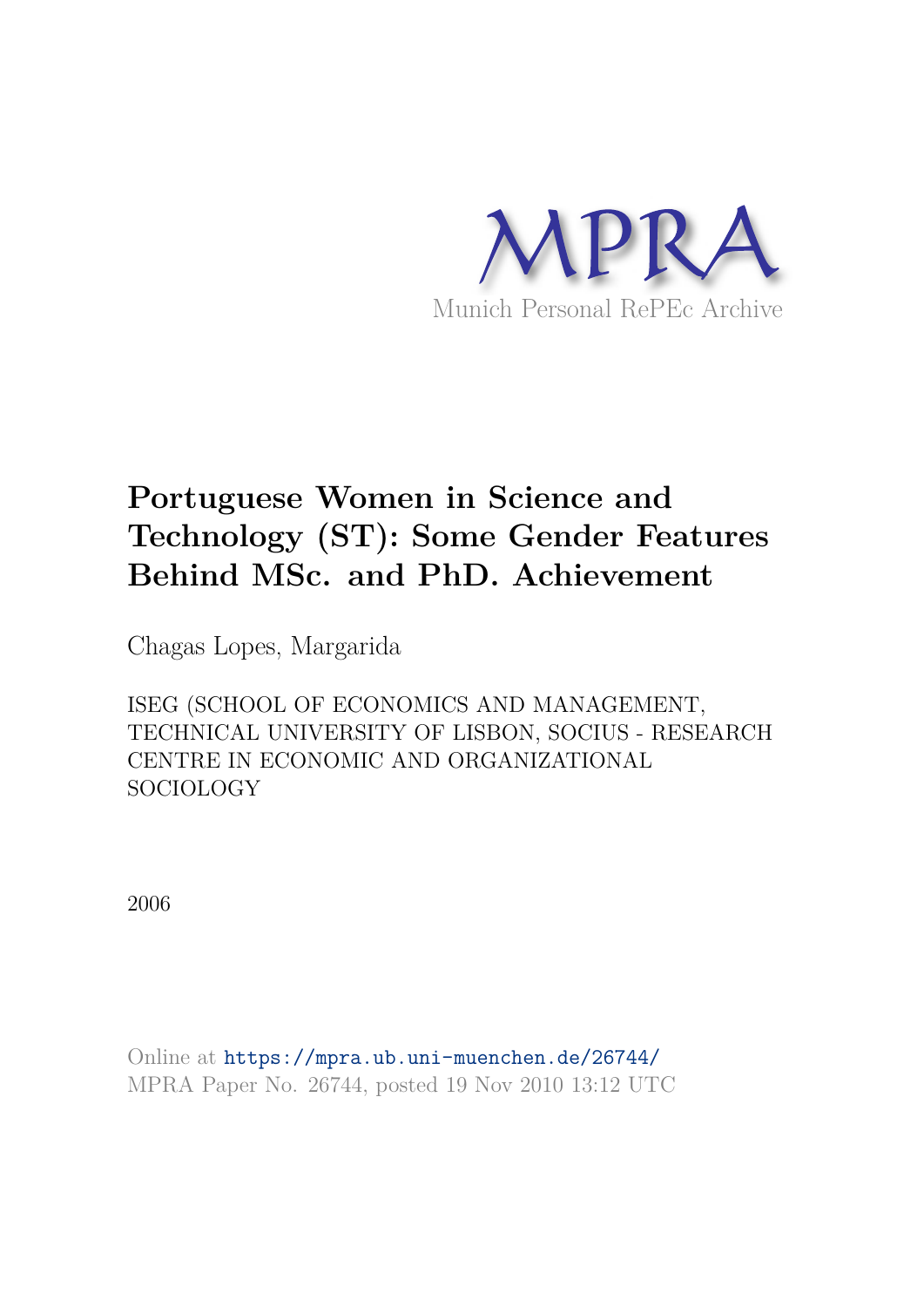## **Portuguese Women in Science and Technology (S&T): some gender features behind MSc. and PhD. achievement**

**Author: Chagas Lopes, Margarida** 

**(Assistant Professor at ISEG – Institute of Economics and Business Administration of the Technical University of Lisbon)** 

# **Paper accepted for presentation at the European Conference on Educational Research, University of Geneva, 13-15 September 2006 but withdrawn due to the author's unavailablity on the scheduled date Abstract**

 Most research based upon institutional data has been dealing with the situation of Portuguese women in Science and Technology as if it would be a homogeneous set. Quite the opposite, whilst women in science are performing increasingly better than men since the early school ages, indeed a Portuguese idiosyncrasy comparing to other PISA countries, they are still underrepresented in most technological fields. Among other determinants this feature ascribes most Portuguese graduate women to occupations where career prospects are quite uncertain and worse than men's in the same qualification levels. Either by career requirements or in reason of one's seeking to improve knowledge and apply to a better job, post-graduation undergoing appears therefore as an obvious way out strategy. Nevertheless, even high skilled Portuguese women in scientific occupations face generally weaker opportunities and have to take more time than men to achieve a post-graduation. A Project in the behalf of Portuguese Foundation for Science and Technology provided us longitudinal data on PhD. and MSc. trajectories within four Portuguese universities. By investigating such a data on the basis of a Hazard-Survival Model and Cox Regression Analysis we could identify some of the main gender determinants behind obstacles and time to achieve MSc.

**Key Words**: Gender and Science; Obstacles to post-graduation achievement; Hazard Survival Models; Portugal.

#### **JEL Classification**: **I23**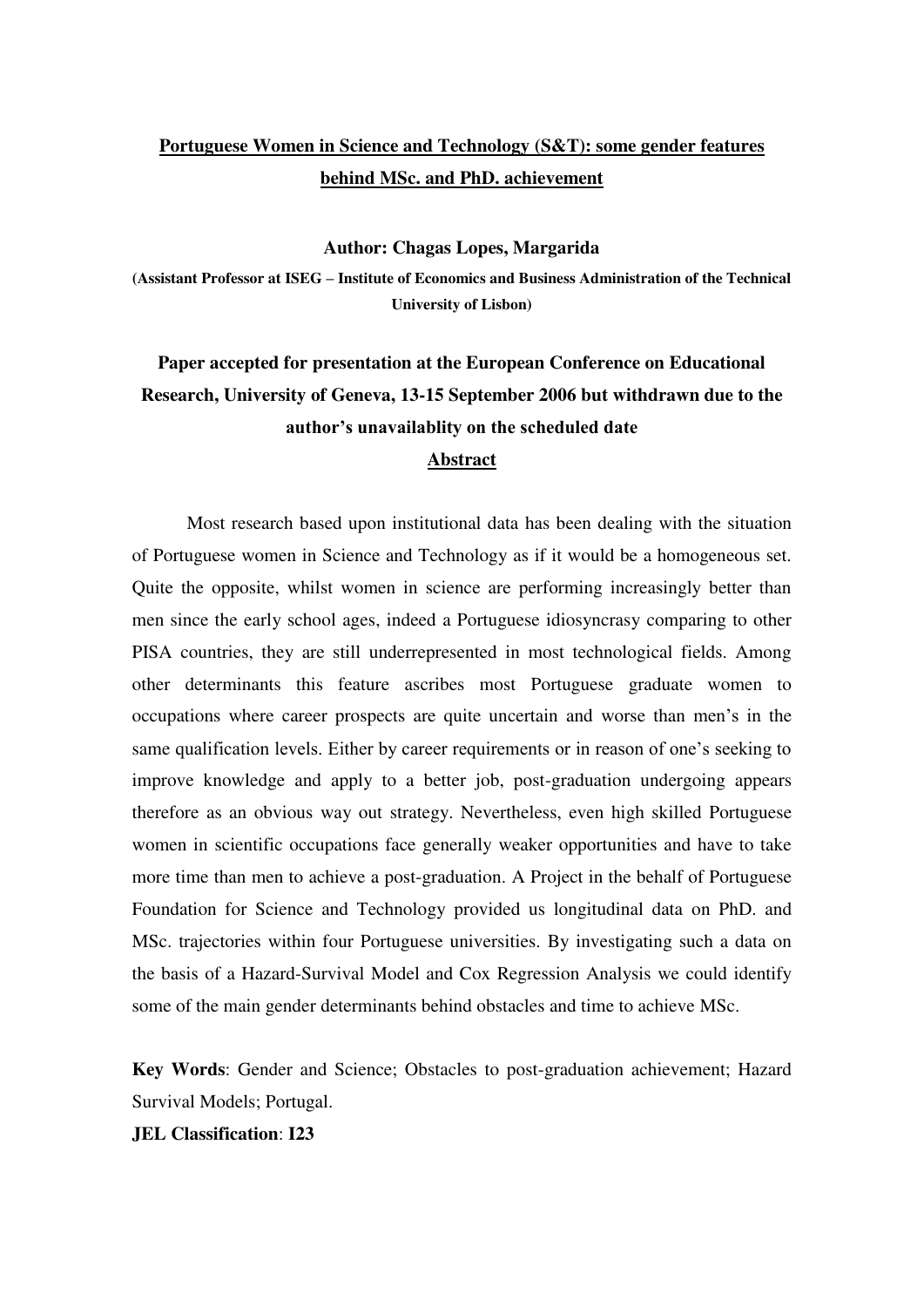# **Portuguese Women in Science and Technology (S&T): some gender features behind MSc. and PhD. achievement**

#### 1.- Introduction

 This research area has for long been given a meaningful concern and effort by most Portuguese researchers on Gender Studies. The resulting outcomes have as well been deeply marked by the diversity of disciplinary domains approaching that research field. Therefore, we can identify some of the main contributes coming from Linguistics, Anthropology, History, Sociology, Economics, …, and we will briefly review some important results in a further Section<sup>1</sup>.

 Nevertheless, the operational support research relied on crosssectional data most of times. This is a natural feature because of both the scarcity of alternative data and the technical difficulties in dealing with panel or longitudinal information.

But inequality is by nature a dynamic process… Therefore, considering gender differences in educational chances, post-graduation strategies and inherent results in terms of occupational condition and work status will strongly advise the use of time sensitive data. Furthermore this kind of analysis will deeply benefit from the possibility of recovering individual trajectories from an as early as possible stage. Actually, some recent research on school failure and on child work in Portugal allows us to reinforce this statement<sup>2</sup>.

<sup>&</sup>lt;sup>1</sup> We will almost exclusively rely on research deriving from Economics and Sociology. For a further reading on gender studies in Portugal under a broader scientific point of view see APEM (2001, 2002) and Machado (coord., 2006).

<sup>&</sup>lt;sup>2</sup> Chagas Lopes & Medeiros (2004); Chagas Lopes & Goulart (2005).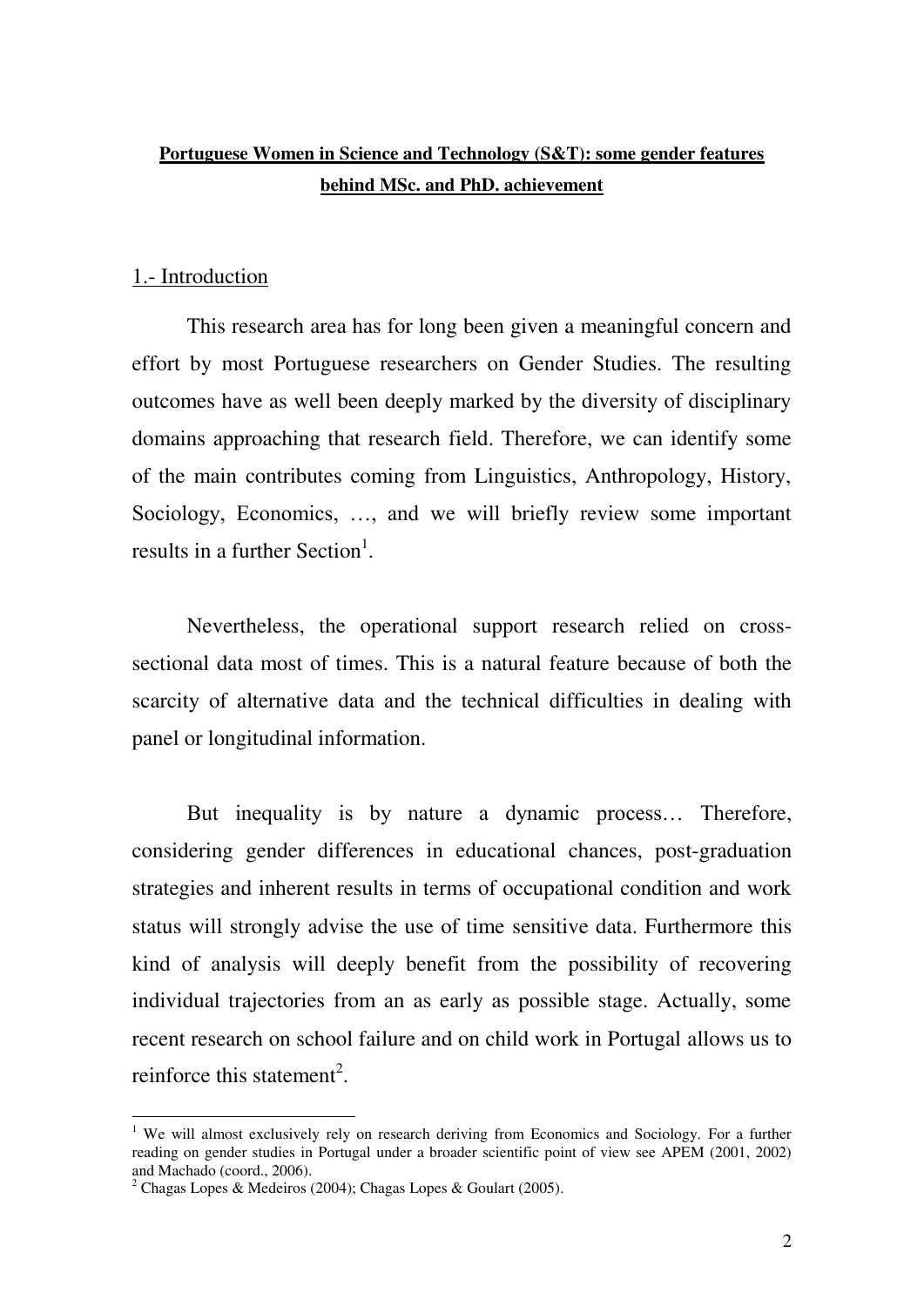This paper will rely mostly on Economics of Education's and Human Resources Economics' contributes to explore and analyse longitudinal data on a sample of Portuguese MSc. and PhD. women (and men) who graduate in four Portuguese public universities.

In the light of the approaches and outcomes the reviewed bibliography displays we believe it would be worthwhile trying to find some possible answers for questions like the ones:

- How severe would remain the gender gap behind study track selection and performance (e.g., between the Scientific-Technological field *versus* the other areas) by the age of 15, when most boys and girls must choose among further studying subjects?
- Will this eventual gender differences still propagate nowadays in as much as graduation areas are concerned?
- And, especially, in which concerns pos-graduation studies: will we face similar or alternatively gender differentiated motivations, strategies and opportunities in which concerns undergoing MSc. and PhD? How long does it take to get a Master / a PhD. for women and men, all other things remaining constant?

We shall try to shed some light on these issues along this paper.

We will start in Section 2 with a general characterization of the Portuguese situation. A brief theoretical discussion will be made in Section 3. Data description and statistical analysis make the object of Sections 4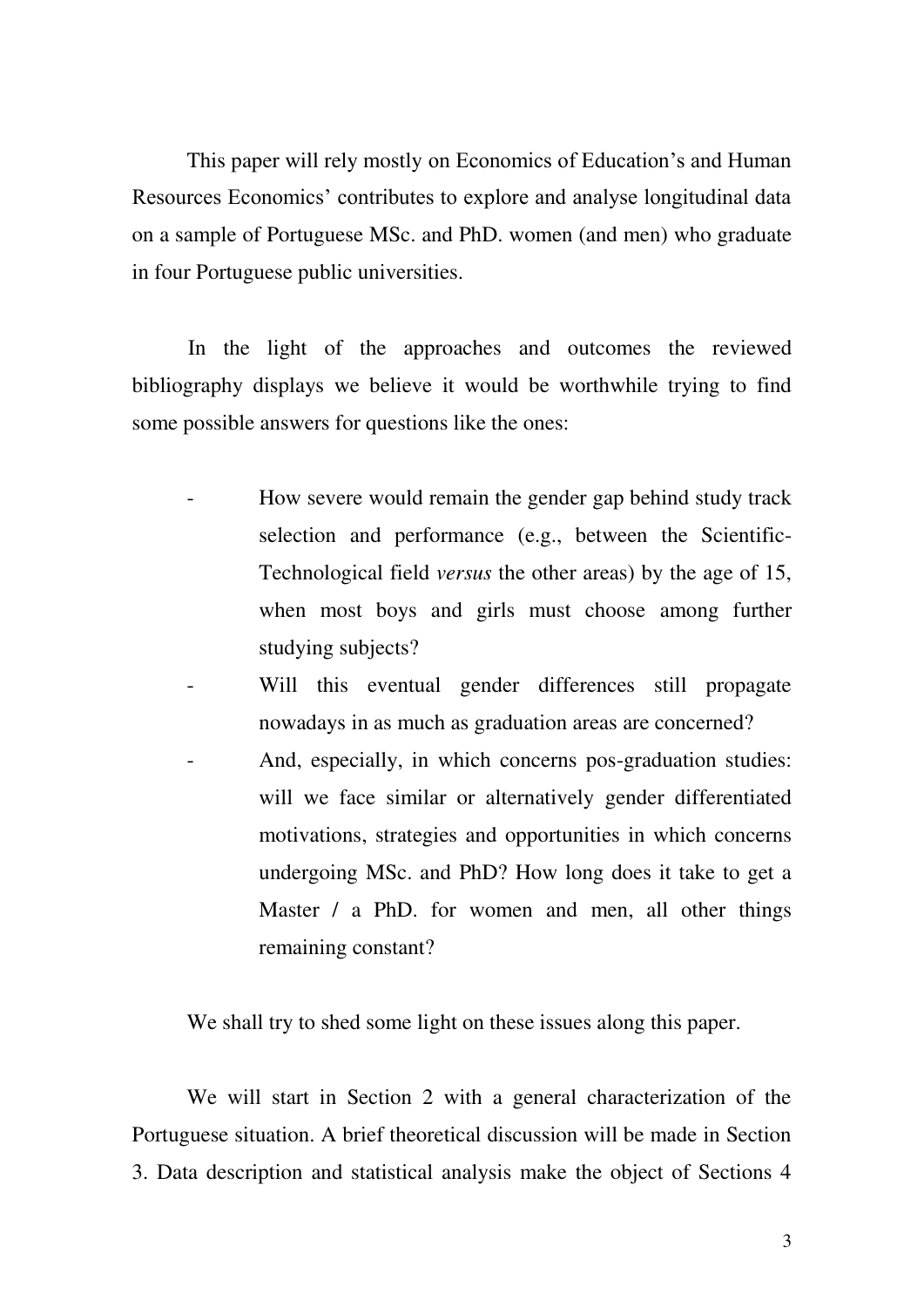and 5. Finally, in Section 6 we will review the main outcomes and suggest further eventual research lines.

#### 2. General Overview and Characterization

 For organisation purposes we will break down the analysis of the situation concerning Portuguese women in Science and Technology into the following items:

- school trajectories: assessing gender differences relative to scientific and technological performance, perceptions and motivations when completing (present) compulsory education, e.g., at 15 years age and when proceeding into secondary education;
- tertiary education and post-graduation: perceiving the main differences between women and men graduate and postgraduate in scientific and technological fields, in which concerns namely concentration by fields of study and main reasons behind undergoing into MSc. and/or PhD;
- articulation between school and work trajectories: will labour market insertion conditions affect differently women' and men' decisions and opportunities to follow postgraduation studies? How far will the occupational status obtained as a result of a MSc. and/or a PhD. differ between male and female populations?

School trajectories and performance levels in compulsory education have for long time been presented as one of the major reasons behind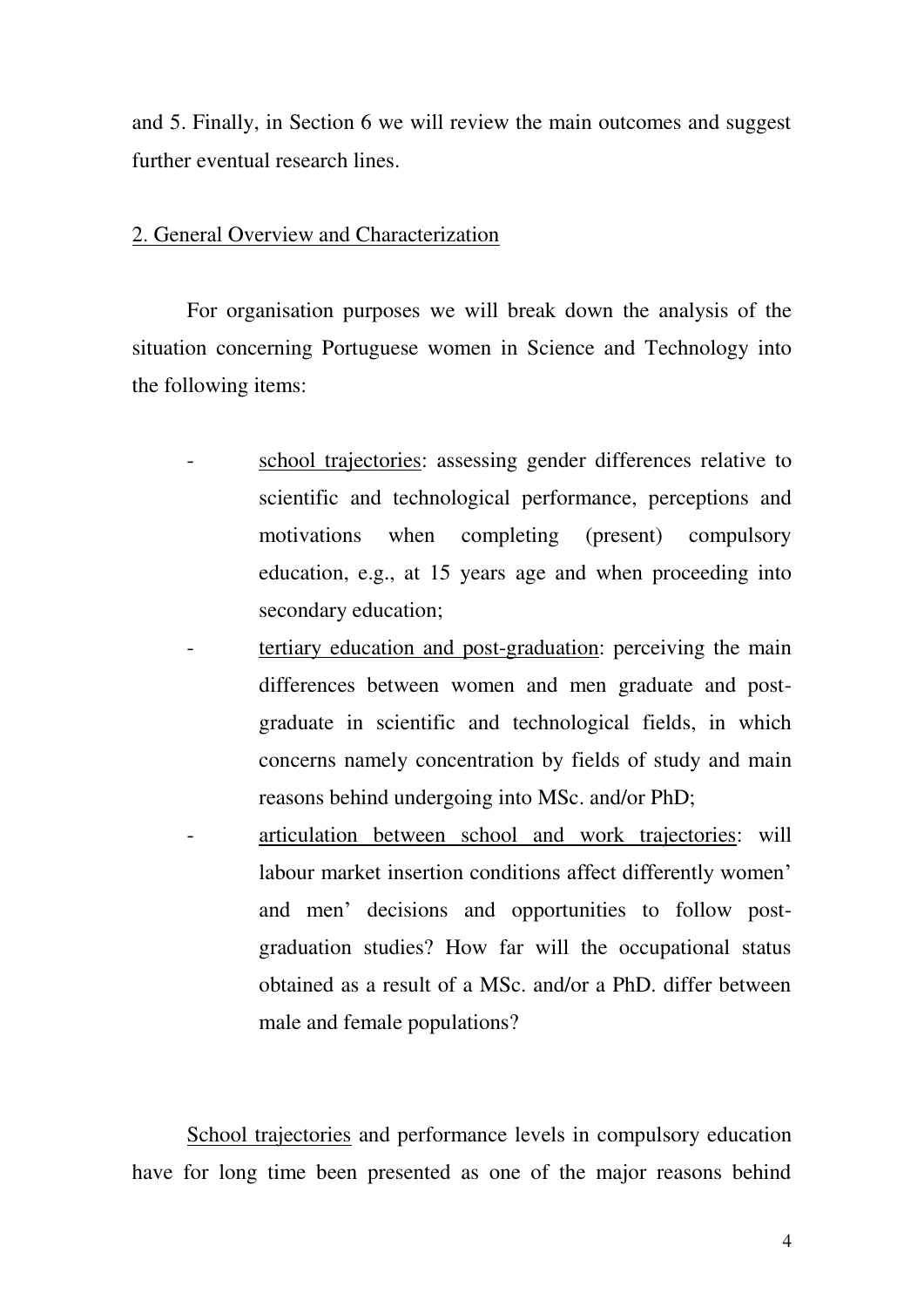different school track choosing between girls and boys, not only in Portugal but in general. Nevertheless the outcomes from PISA  $2003<sup>3</sup>$  revealed quite unexpected results: despite the huge weakness both girls and boys went on exhibiting relatively to Mathematics (in all the four criteria considered), Reading Literacy and Scientific Culture and Knowledge<sup>4</sup>, gender differences in all the above domains were perceived not to be statistically meaningful in Portugal. This feature should be emphasized **as a national idiosyncrasy**: actually, boys almost systematically perform far better than girls in Mathematics (a result which is still holding for countries such as Greece, Slovakia, Italy, Denmark, Czech Republic, Ireland, for instance) and although in a small scale in Scientific Culture, but in Portugal those gaps seem to be narrowing, in line with the general, albeit modest, upgrading trend.

Also, some statistical indicators developed by the Portuguese Ministry for Education are showing that scientific tracks are attracting each year an increasing proportion of the  $11<sup>th</sup>$ . degree pupils: some 62%, against 16,9% for Humanities and 12,8% for Socio-Economics, in 2004/2005<sup>5</sup> . But when we consider Secondary Vocational Education we still perceive an important gender bias arising in which concerns some studying fields, such as Environment and Natural Resources, Electronics and Mechanics, Civil Engineering, Metalwork Engineering, Chemical Engineering, Informatics: the feminisation rate among pupils in these six fields taken altogether roughly approached 32%, in 2001, according to the same source. This result will not be further developed in this paper as it concerns a population different from the one whose trajectories we intend to analyse. But it is

<sup>&</sup>lt;sup>3</sup> OECD (2004).

<sup>&</sup>lt;sup>4</sup> Meaning the ability to apply scientific knowledge and skills to "real life situations" and not specifically curricula assessment (OECD, 2004, op. cit).

 $<sup>5</sup>$  GIASE (2004-2005).</sup>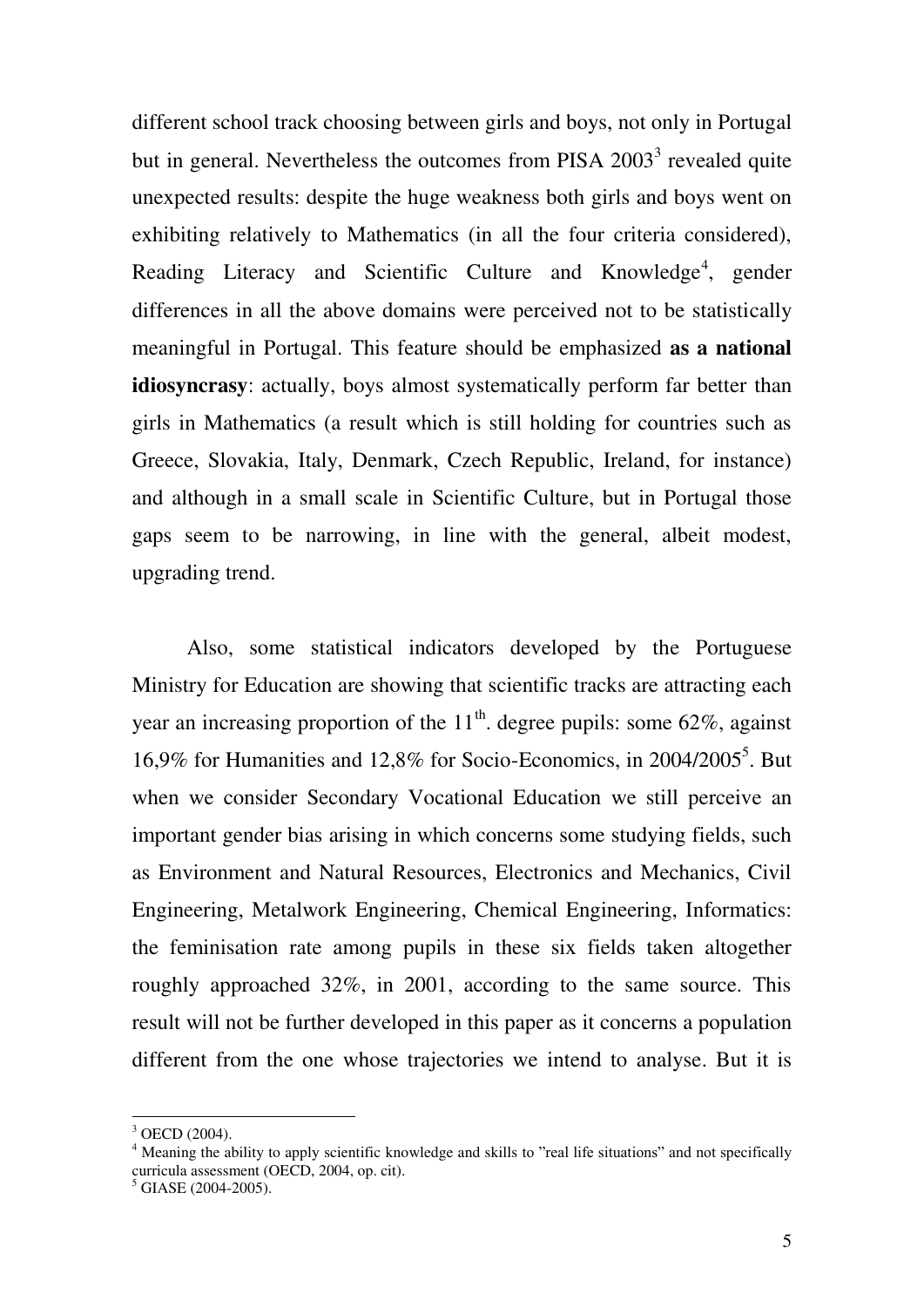worthwhile to stress that a strong gender bias is yet at stake for the youngsters who begin by now a vocational trajectory leading to further intermediary technical occupations, a feature which should not be irrelevant both for education and labour market policy making.

As our main concern deals with women and men in higher education and post-graduation degrees, let us consider now some of the most recent data relative to gender distribution among graduation areas. According to the National Statistical Institute (INE) very high feminisation rates can be observed, in 2004, among students in Mathematics and Statistics (67,1%), Environment Protection (75,0%), Life Sciences (59,4%), Physics (58,4%) and Veterinary Sciences (58,9%); at the same time, the corresponding rates for the Engineer fields roughly reached some  $33\%$ , as an average<sup>6</sup>. Which means that another specificity of the Portuguese situation appears now clearly: **Portuguese women's behave quite differently between scientific**  and engineer/technological fields<sup>7</sup>, their participation in science being still increasing while in technology an apparent psychological threshold seeming to be difficult to overcome.

Relatively to post-graduation studies we must emphasize the growing participation of women as well: the global feminisation rate came to around 67,4% in 2002, with 56% being the share of women among the whole PhD. achievers in that same year<sup>8</sup>: a meaningful break between MSc's and PhD's undergoing chances seeming likewise to be evident for women.

 $6$  INE (2006).

 $7$  The formal association between Engineer and Technology fields is here proposed for sake of simplification. Actually, a more sophisticated research wouldn´t allow for this assimilation but the diversity of Higher Education classifications all over the EU, waiting for a complete harmonisation procedure as yet, makes the distinction quite harmful. For an adequate consideration of this question see, for instance, Ackers, L. *et alii* (2004).

<sup>8</sup> EUROSTAT (2005).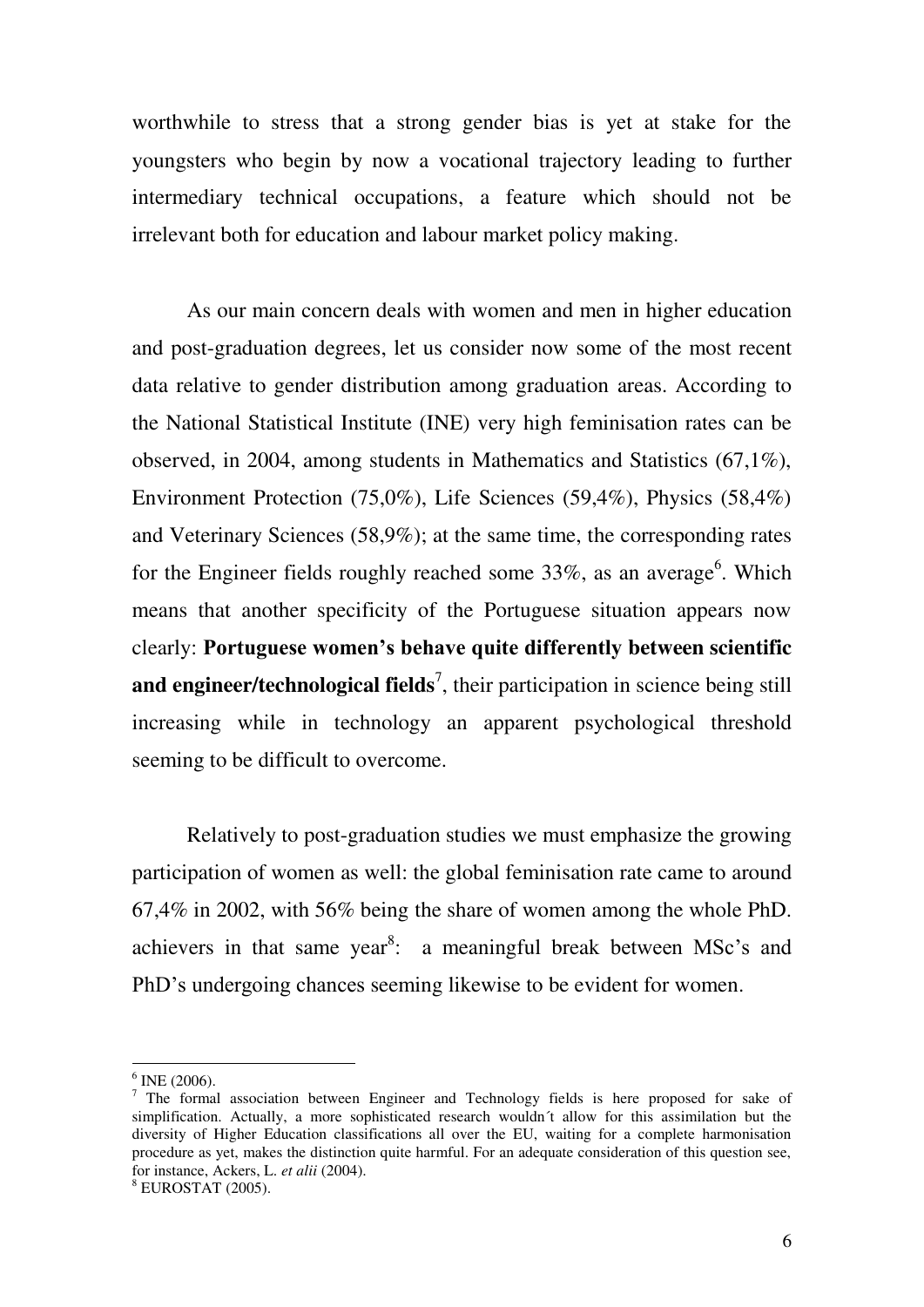Most Portuguese post-graduation students depend on a fellowship or a place in the labour market because both direct and opportunity costs are high and increase with age. The Portuguese Science and Technology Foundation's (STF) fellowship database is statistically meaningful and sheds light into some relevant features: between 1999 and 2002 the STF fellowship feminisation rate raised from 41,5% to 49,8%. But when we restrain data to consider only PhD's taken abroad we can see that the share of women diminishes drastically to some 38,9%. The same database also reveals that an important percentage of the fellowship-holders do not conclude PhD. before the fellowship time elapse: among these ones, we find some 46% and 42% among female and male candidates, respectively. These indicators are particularly meaningful of some of **the existing differences in studying opportunities and restrictions between women and men applying to post-graduation studies**, a feature we are particularly concerned with.

Therefore, it is important to consider now the information on the articulations existing between work and further schooling trajectories. We have observed previously the important and raising share of Portuguese women in most of the graduation scientific fields: should there be a corresponding participation rate of these scientist women in the alike labour market occupations? And, if so, will this correspondence be in line with the post-graduation strategies they decide to take in a later stage? Will we find behind those further studying trajectories identical or alternatively quite different determinants when confronting women' and men' life patterns?

Women graduate and post-graduate in S&T mostly develop their occupational activity in three different work fields: Higher Education (HE),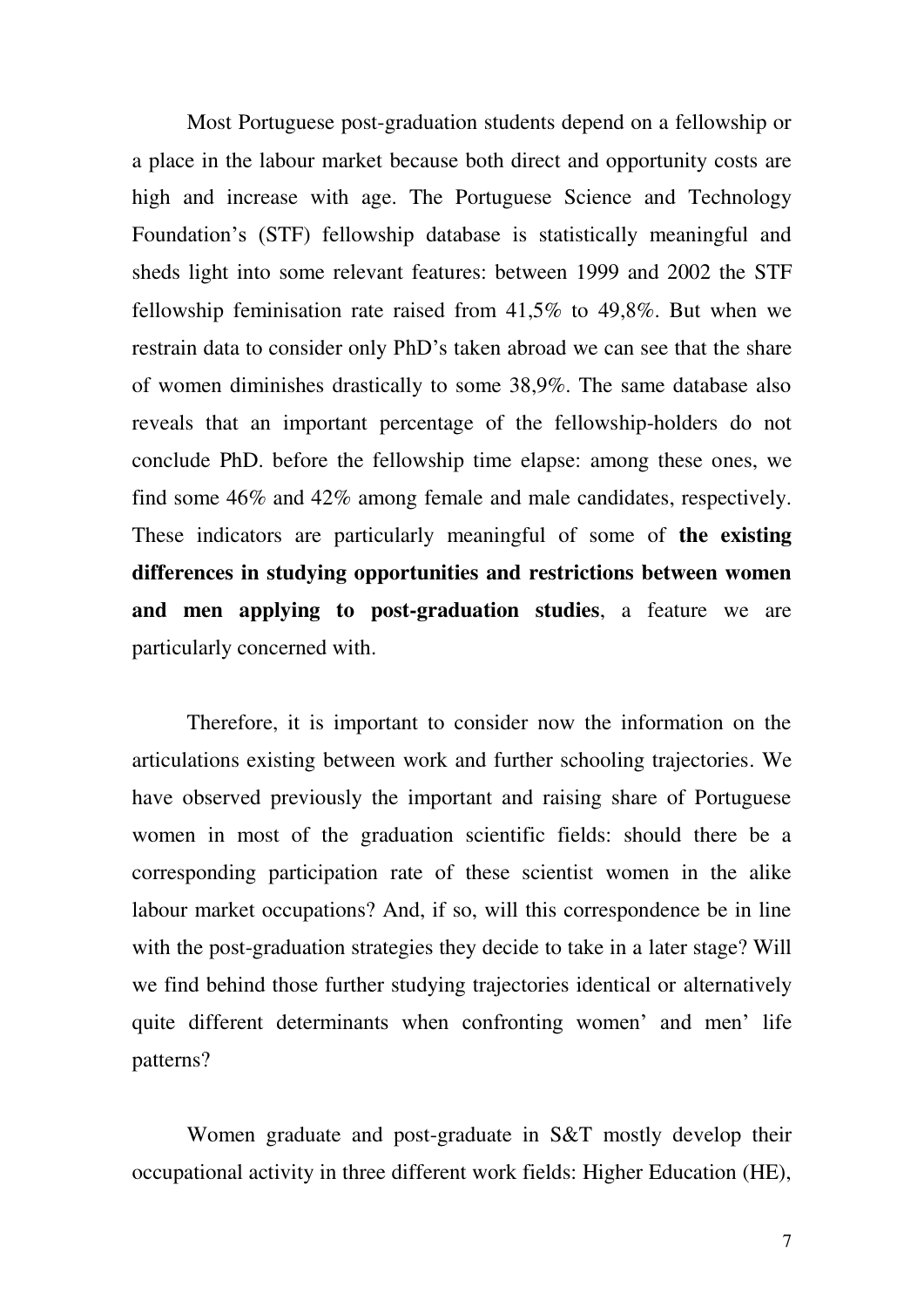as teaching and researching staff; firms and other economic organisations (BES), either in manufacturing or in services; Government departments (GOV), especially in public agencies and laboratories where they work mostly as researchers. Will Portuguese S&T women follow this same general pattern?

A first insight on data relative to 2002 HE personnel reveals that women are under-represented as teachers and researchers<sup>9</sup> even in the tertiary education areas where they largely outnumber men as graduates: this situation is particularly striking in "Sciences", a domain which comprises Mathematics, Statistics, Physics, some of the Environment Studies fields…, where the feminisation rate for the teaching staff was by then equal to 44,4% (INE, 2006, op. cit.). Less surprisingly, the feminisation rate among teachers in the "Engineering fields" roughly approached some 22% in that same year, yet lying below the corresponding female graduation rate.

Certainly we are aware of the impact played by the co-existence between two different female teaching generations, the youngest becoming by and large more prone to scientific domains than the precedent one. A very interesting research line in this light stresses the fact that Portuguese graduate women were becoming visible and statistically meaningful long before most of their European colleagues. When trying to seek the main reasons behind that outcome, several features use to be mentioned: belonging to a social elite who tried to compensate family income loss throughout the investment in their children "human capital", along the second half of the  $19<sup>th</sup>$ . century; aiming at an intergenerational upward

<sup>&</sup>lt;sup>9</sup> The Portuguese Act on Higher Education Teaching Staff actually establishes the double commitment of teaching and researching for HE assistants and professors.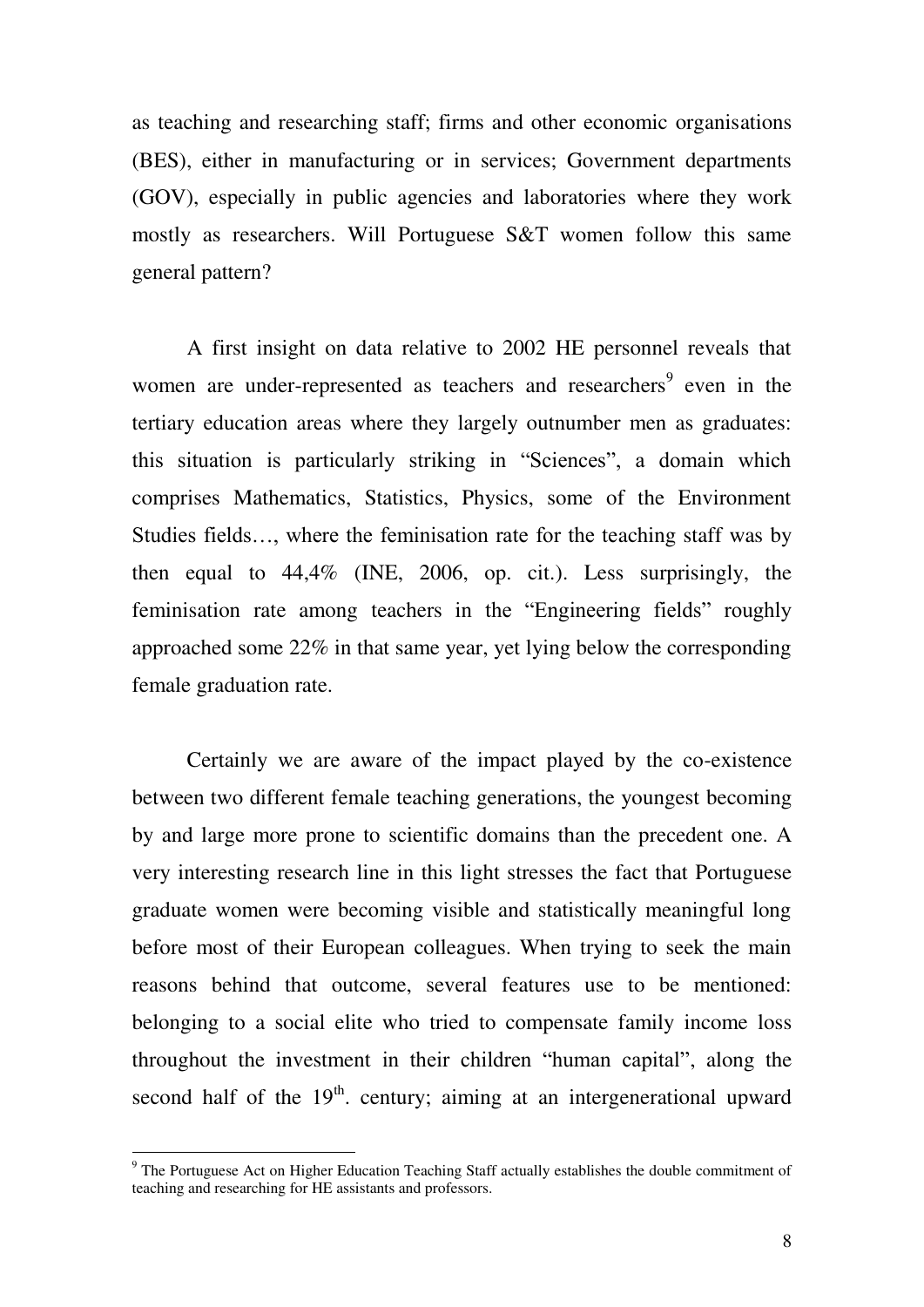social mobility via the youngsters' graduation, a strategy still perceivable in most Portuguese families. But in either situation and despite the openness provided to women by the huge scientific progress along the "golden decades", their further studying options, decisions and opportunities would remain as a strongly gendered endeavour, responsible for the high level of gender occupational concentration <sup>10</sup>.

From our point of view, things are changing nowadays, namely in which concerns female performance and orientation towards scientific domains (much more than relatively to the technical ones…), as we have been discussing. Notwithstanding, HE seems to remain a very gendered space. Actually, a great deal of research has been developed in Portugal on such issues like women' upward mobility inside HE (Amâncio & Ávila, 1995, op. cit), gender bias concerning association and networking opportunities in HE careers (Reis 2001; Perista & Silva 2004; Thurn *et alii*  2004; Amâncio 2005), family and career articulation, hierarchical determinants, career precariousness, field of work reputation (Perista & Silva 2004, op. cit), among other.

But in spite of all these restrictions, HE remains as the main occupational area both for women and men developing R&D in Portugal. Actually, the small share R&D personnel represents among Portuguese global employment (0,86% in 2003) is mostly allocated to research activities: some 79,3%, from which 45% are women, according to data for 2004 provided by the European Commission (EC 2006). According to the same source, more than one half of the R&D personnel worked in HE, against less than 0,20% in BES and less than 1/6 in Government occupations. This happens mainly on account of the very limited financial

<sup>&</sup>lt;sup>10</sup> See, namely, Amâncio & Ávila (1995) and Amâncio (2005).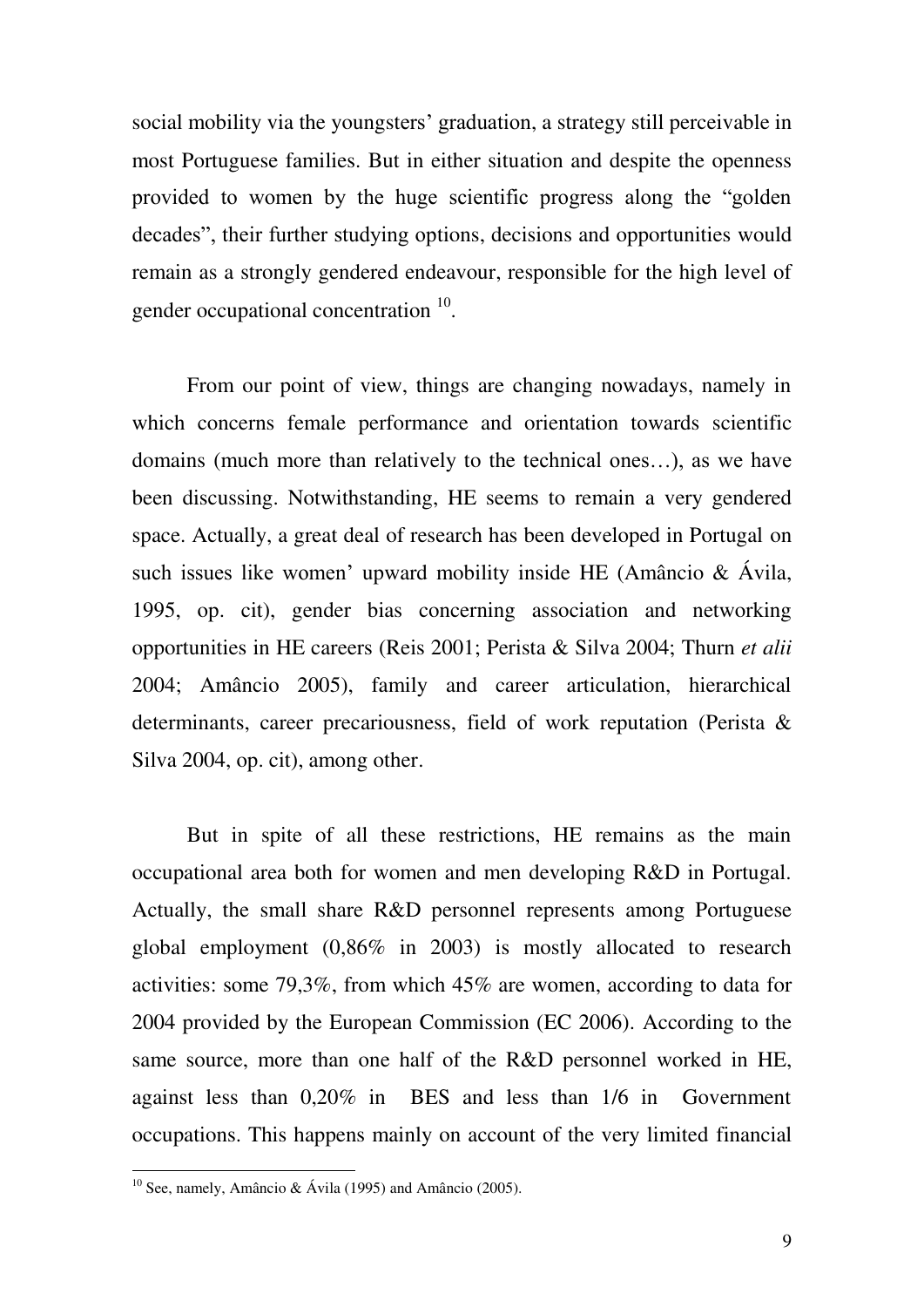amount devoted to R&D by most Portuguese economic activities, the largest share of this effort coming from large size firms operating in Lisbon Metropolitan Area.

Disaggregating by gender the above outcomes we actually observe that in 2004 some 56,4% of the Portuguese women in Science and Technology were employed as Human Resources in Science and Technology in Education (HRSTE), against only some 32,3% in economic occupations (HRSTO) (EC 2006, op. cit). This result has for long been under scrutiny as well. Some sociologists argue that the main reasons behind this feature have to do with the abovementioned small investment made by Portuguese firms in R&D, in line with the resilience from traditional and even archaic culture and organisation models inside firms, less open and "friendly" to female scientists. At the same time, and despite the lower payment status, Government occupations would be more attractable for women because of the higher chances provided to reconcile family and work activities (Ferreira 1995).

Notwithstanding, this line of argumentation seems to us to provide only a partial explanation, for several reasons. Firstly, Government expenditure share in R&D lies even below the corresponding effort made by the business sector (EC 2006, op. cit). But the main disagreement reason has to do with the distinction we have been making between Science **and**  Technology, as it comes more and more clear that either strategies and occupational status strongly differ between these two areas for Portuguese women. Therefore, we adhere much more to the argumentation provided by Falcão Casaca: women are still quite apart from the qualification areas which firms value the most (Falcão Casaca 2005); and we dare say that those areas have to do mainly with Technology. On the contrary, scientific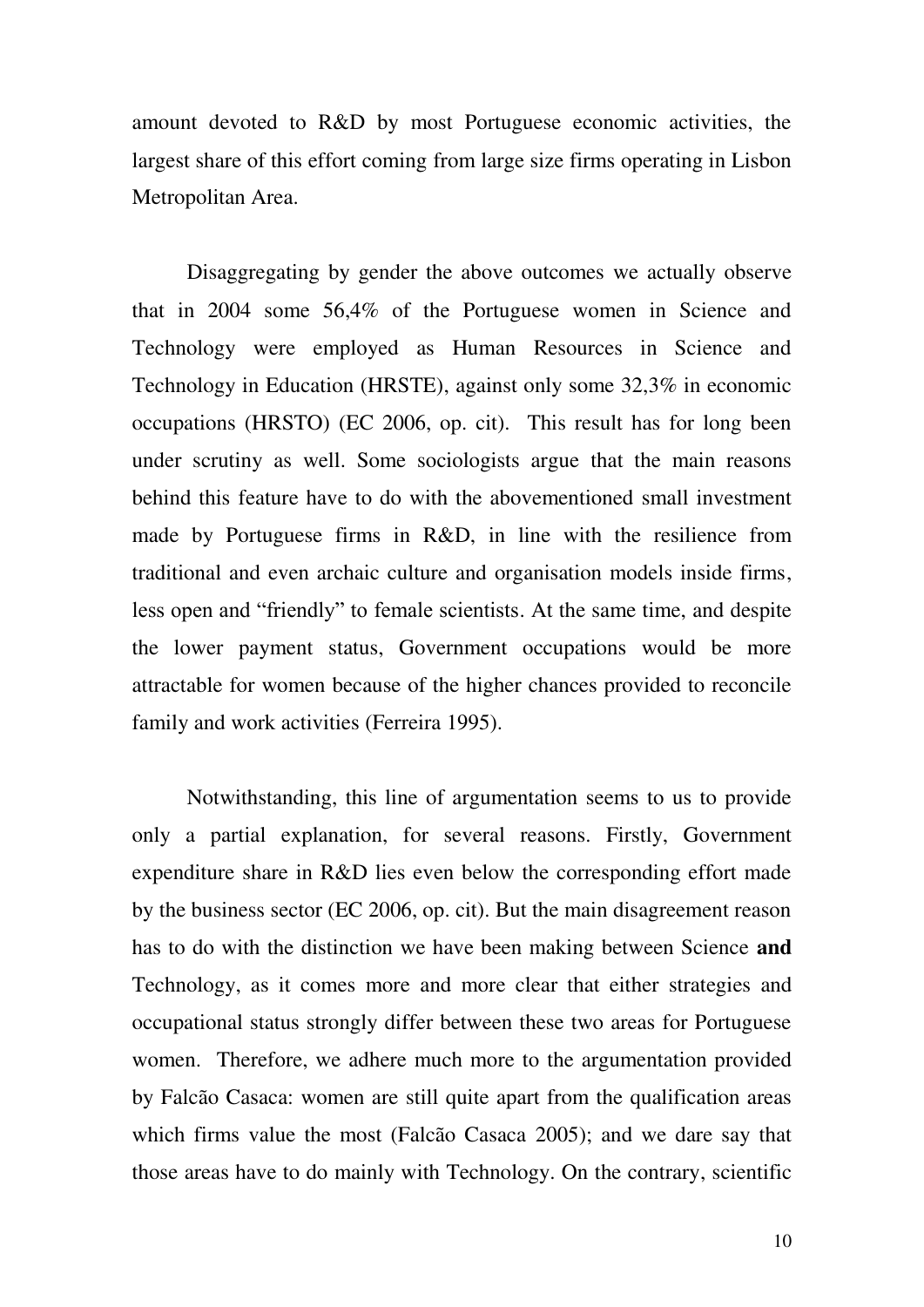qualifications, in which women are performing better and better, are specially required both by HES and Government departments and laboratories. According to data from the E.C. report we are considering the break down by industry of the feminisation rate of the Portuguese HRST, in 2004, is particularly elucidative: it raises from about 30% in manufactures to 54,46% in the tertiary; besides, the feminisation rate of the Knowledge Intensive Services (KIS), in which HES and GOV departments and laboratories are comprised, reaches 58,61% (EC 2006, op. cit).

These last results are much in line with approaches and outcomes brought by some previous research. Taking into consideration the discussion developed by Castells and Faulkner, among other authors, Falcão Casaca confronts diverse approaches on nowadays relationship between women and scientific and technological progress. In line with Faulkner, Falcão Casaca supports the socio-constructivist approach and criticises both the techno-optimistic and the techno-pessimistic perspectives. Likewise, in line with the larger opportunities most authors forecasted that post-industrial society would bring for women in a less hierarchical and more relational technologic and scientific framework, rather traditional views and stereotyped perceptions are still at work: this is the case for the prevailing association between masculinity and technological (much more than scientific, we believe…) skills (Falcão Casaca 2005, op. cit).

A feature to which we should partially attribute the gender bias we go on observing when Portuguese adolescents must choose among further studying fields, despite the close performance scores both sexes are revealing nowadays in Mathematics and Scientific Knowledge. A bias which arises even more acutely among technological vocational tracks, as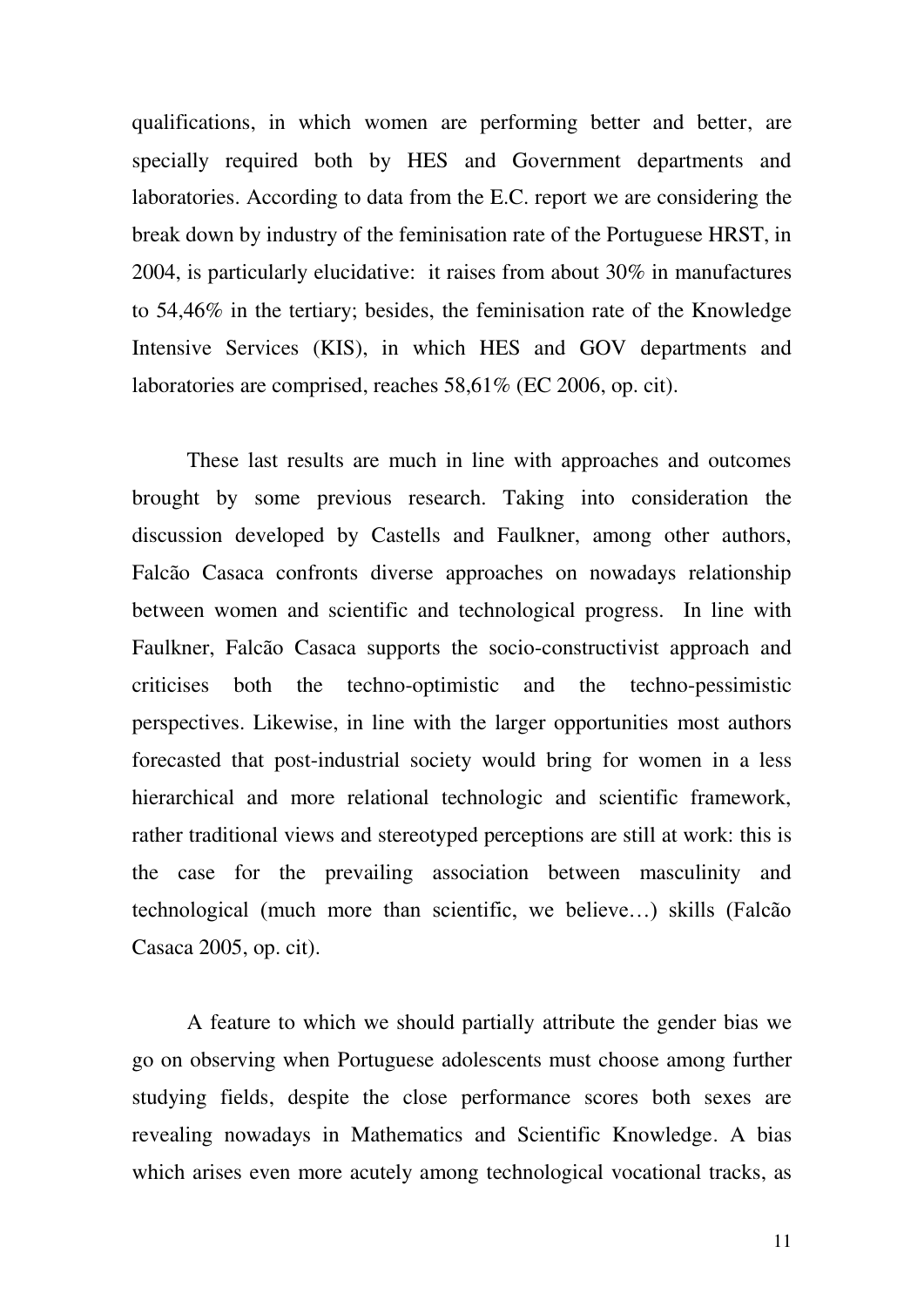we have already discussed. And most certainly a stigma still embedded in most organisations as well, be them a part of the BES or most HE institutions and departments. In these occupations are there as well problems concerning vertical mobility which we will not develop.

We shall turn now into the core purpose of this paper, which is twofold:

- Given the obvious mismatch between the high and increasing scientific performance Portuguese women are exhibiting and the occupational status and general labour market conditions most of them actually face, will it be that undergoing post-graduation studies, to begin with a Master, would play the role of a compensatory strategy, eventually the only one able to promote upward mobility or even the means to apply to a better job, as some previous research seemed to show us (Chagas Lopes coord. 1999; Chagas Lopes & Leão Fernandes 2000, 2003);
- In spite of all the observed closing performances and in some scientific fields even women' higher achievement, will MSc. and PhD. be more difficult to obtain and more time consuming for women than for men?

Besides the above questions, most other issues would deserve a thorough investigation: gender differences in occupational outcomes and status after the achievement of a same post-graduation degree, for instance, would no doubt stand among the most important ones. It will not be possible nevertheless to consider with enough detail other features than the two above mentioned.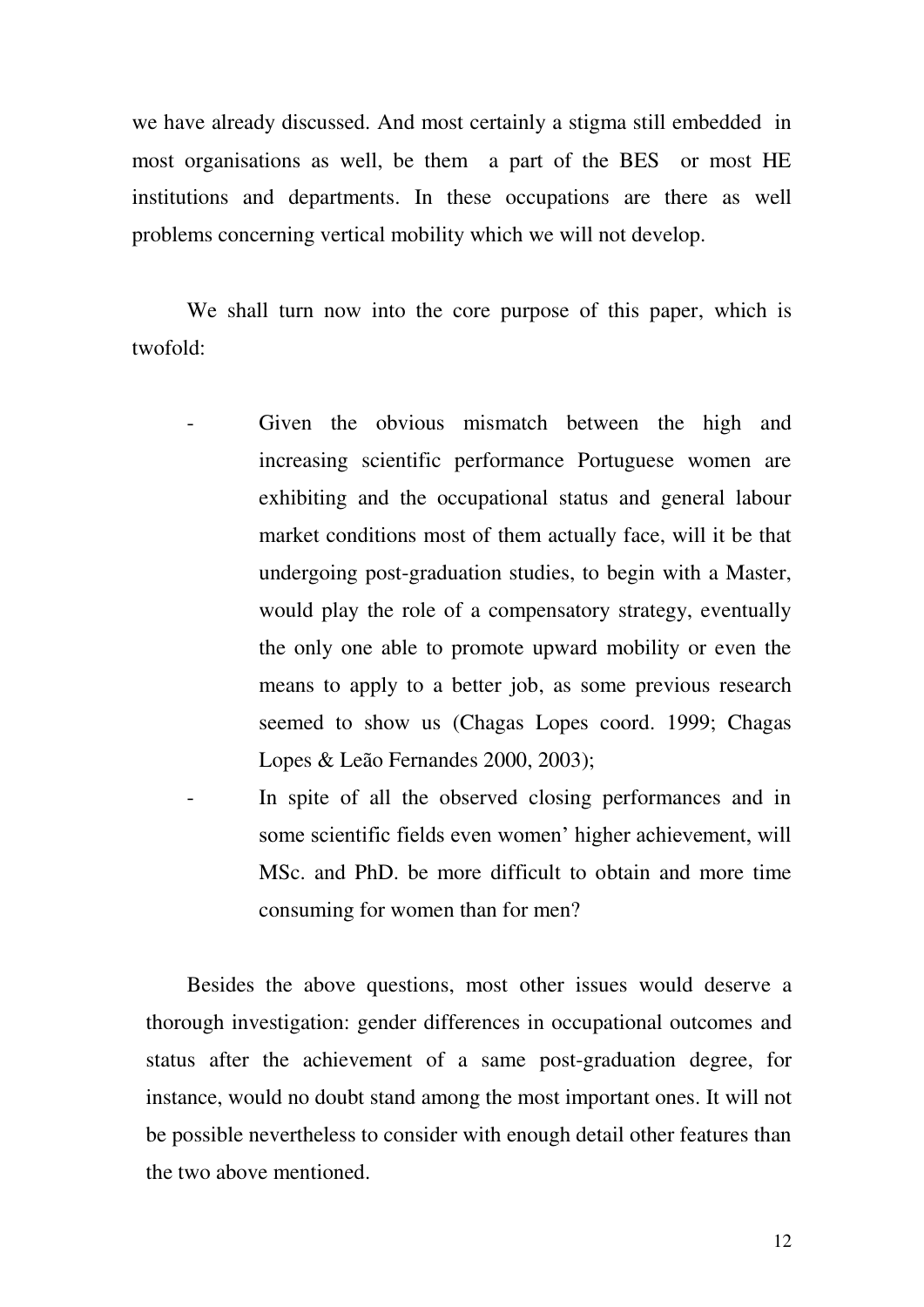#### 3. Theoretical Background

<u>.</u>

 Human Resources Economics and Economics of Education have for long been criticising the mainstream approach for which human capital theories should be considered as *the* adequate theoretical framework behind demand for education and further studying strategies $^{11}$ .

 Actually, most hypotheses and results proposed by such theories are no longer adhering to nowadays study and work life cycles. Among those unrealistic traits it would be enough to select a few: the one under which more education would necessarily imply more and better work opportunities; the well known Mincer conceptualisation of the "overtaking year" (Mincer 1974) according to which transitions between education and labour market would take place instantaneously and automatically; yet the assumption under which no further education and training would be sought after the insertion into the labour market; also - and perhaps the most limitative assumption – the one which states complete homogeneity among individuals towards education.

 Besides the still very high attractiveness these theories - together with most other "mainstream economics" approaches - exert upon a great number of education and labour researchers, we believe that statements like the above ones should more than ever be subject to critical scrutiny. Otherwise Economics will risk fail playing its role as a social science, because of the almost absolute lack of adherence of a great deal of assumptions to the effective research subject.

<sup>&</sup>lt;sup>11</sup> By "further studying" specialised bibliography means the individual demand for education after compulsory education having been finished. For this paper purposes we will use this terminology to refer to post-graduation trajectories.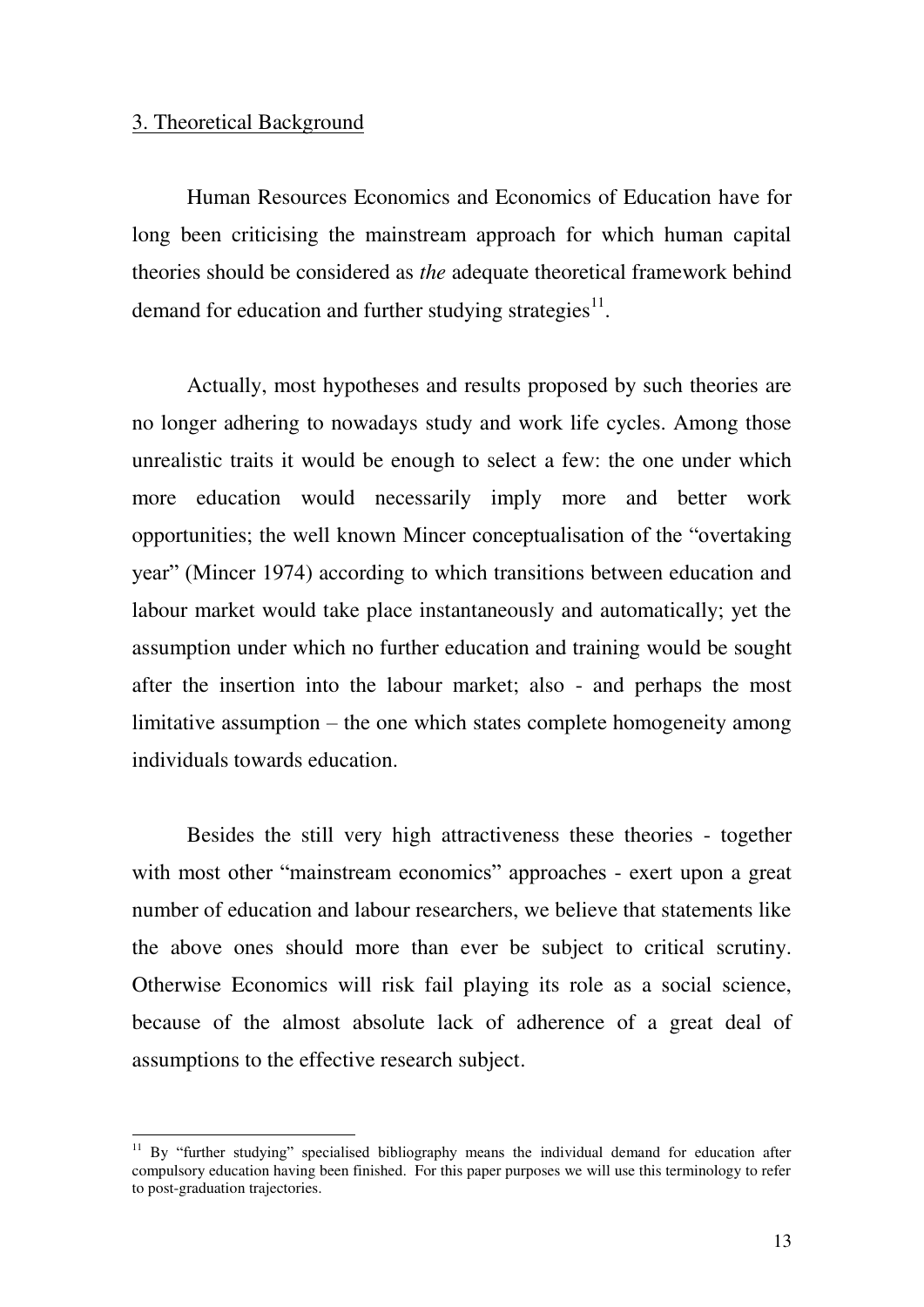The homogeneity assumption has been perhaps the most criticised one, in which concerns both equality towards education and also further labour market opportunities. Nevertheless, inequality can only be assessed in its broader and diverse dimensions as a dynamic and time dependent outcome, a feature which imposes the use of longitudinal or panel data able to depict life cycle trajectories for individuals under consideration.

 In the framework of some research projects developed under the behalf of STF, we have been able to work with such kind of data and arrive to results which suggest that in Portugal the homogeneity assumption is far from being realistic in domains such as school failure and achievement, labour market insertion and further mobility trajectories<sup>12</sup>. As we are here particularly concerned with Portuguese scientists' and researchers' postgraduation patterns, for whom secondary education and graduation patterns have already been characterised from a gender perspective, we will no longer develop this issue by now and postpone for a next Section those specific professional occupations' analysis.

 The hypothesis under which more education would necessarily imply more and better work opportunities and statuses has been successfully proved along times as a general macroeconomic outcome. Another quite different and much times opposite result arises nevertheless with the transposition of that outcome into each individual's life cycle, despite the obstinacy with which the orthodox theory insists in trying to prove that assumption.

 Actually, instead of the soft, well adjusted and automatic transition between school and work, real life insertion processes are more and more

 $12$  Chagas Lopes (coord., 2001); Chagas Lopes (coord., 2004); Chagas Lopes, Medeiros & Pinto (2005).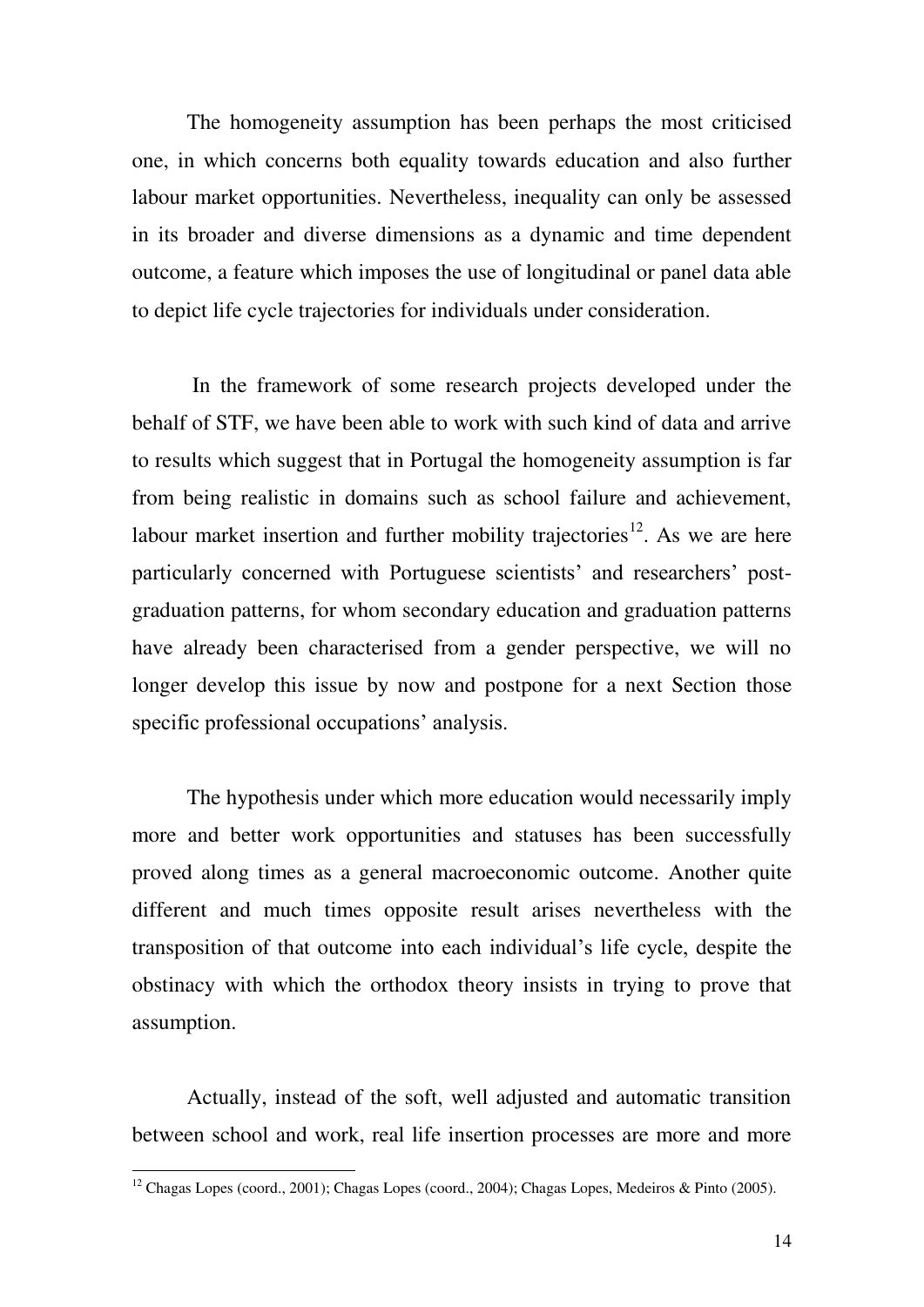subject to uncertainty, time consumption, trial and error efforts, bad jobmatching results, most of times. Mariana Alves' PhD. dissertation offers us a reference framework in this light either because of the theoretical approach developed and the partial coincidence with the occupations under analysis and the approach to the gender biases involved in the insertion strategies (Alves 2004). From this author's work we obtain a thorough discussion of the above traits relatively to the insertion processes of graduates by the Faculty of Sciences and Technology.

The argument which states that education and/or training would be completed before entering the labour market has to be eradicated for good, as well: how would it be possible otherwise to go on sustaining the need for lifelong learning (LLL) as most education and research organisations agree? Complying with LLL obviously prevents – or it should… researchers to go on relying on some of the other conventional assumptions as, for instance, those which support the computation of the rates of return to education as if work trajectories should be continuous, without any unemployment or inactivity breaks and neutral towards skills upgrading and downgrading procedures<sup>13</sup>.

 In this paper we will try therefore to investigate the main gender differences behind Portuguese scientist labour market insertion conditions: will it be the case that job-matching, working conditions and more generally motivations and strategies towards post-graduation would be substantially different for men and women scientists? Will it be that taking a MSc./a PhD. will work for Portuguese scientist women as a compensatory strategy for the worse working conditions and as a vehicle

<sup>&</sup>lt;sup>13</sup> Alternatively, we have been developing research on the relationship between work and skills improvement or obsolescence on the basis of Weiss (1986).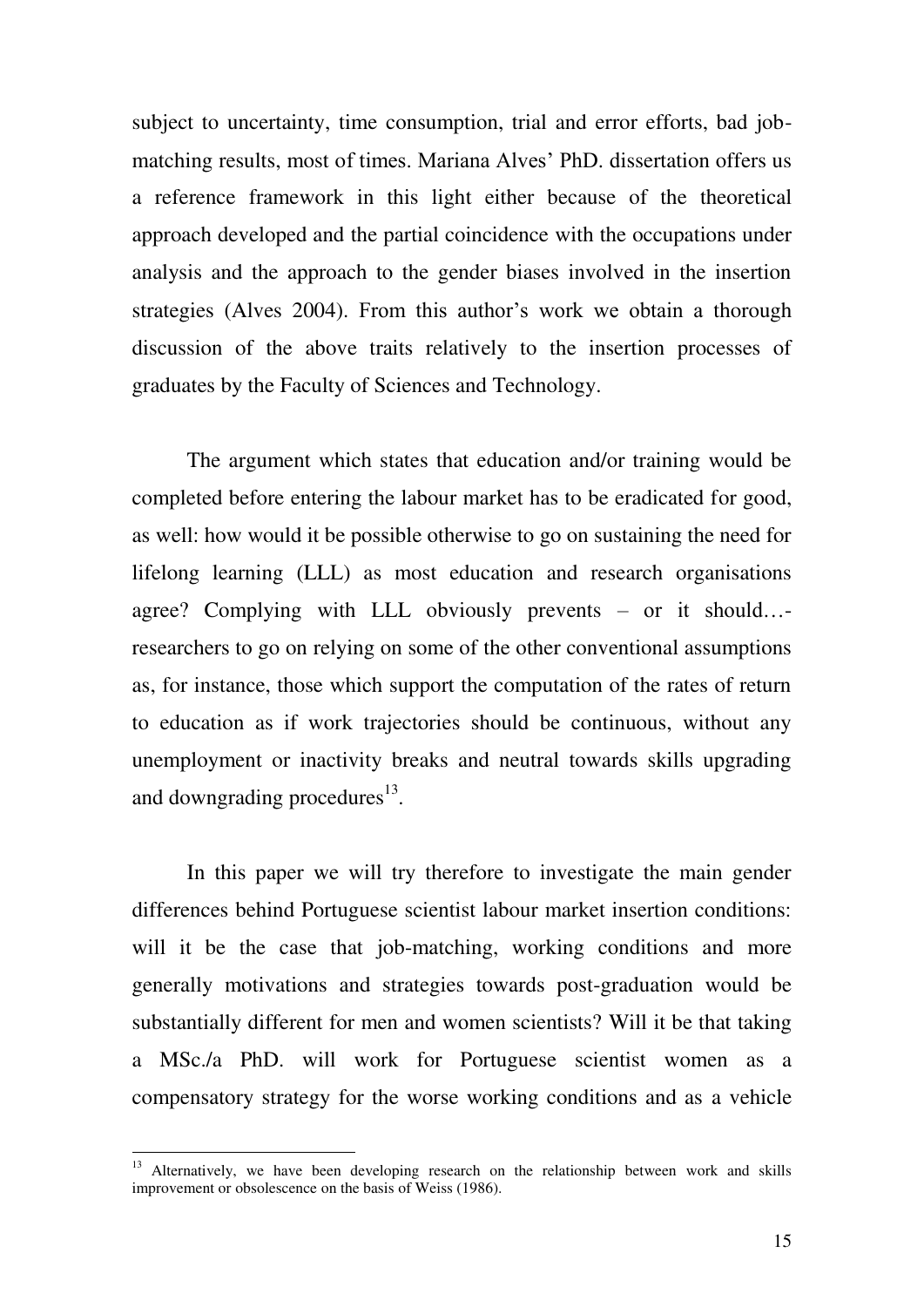towards vertical mobility which otherwise would become much more difficult?

 And if so, time needed to take such degrees will be as well gender dependent? How far will such features such as family status, husband's/wife's profession and occupational status, own satisfaction with work conditions, mobility chances, learning opportunities and alike …affect both decision and time to take post-graduations, for women and for men?

 The theoretical model follows the Hazard Analysis, with the usual formalisation $14$ :

$$
h (t | x) = h_0 (t) e^{x^2 \beta},
$$

where **x** is a vector of known individual characteristics,  $\beta$  a vector of unknown parameters and  $h_0$  (t) is a baseline hazard function for an individual with  $x=0$ .

Let **T** represent the individual life time, with  $T \ge 0$  continuous, f (t) the probability density function (pdf) and F(t) the distribution function, such as

$$
F(t) = Pr [T \le t] = \int_0^t f(x) dx
$$

Therefore, the survivor function, S(t), comes

$$
S(t) = Pr [T \ge t] = \int_{t}^{\infty} f(x) dx
$$

 $14$  See, for instance, Lawless (1982) and Kachigan (1986).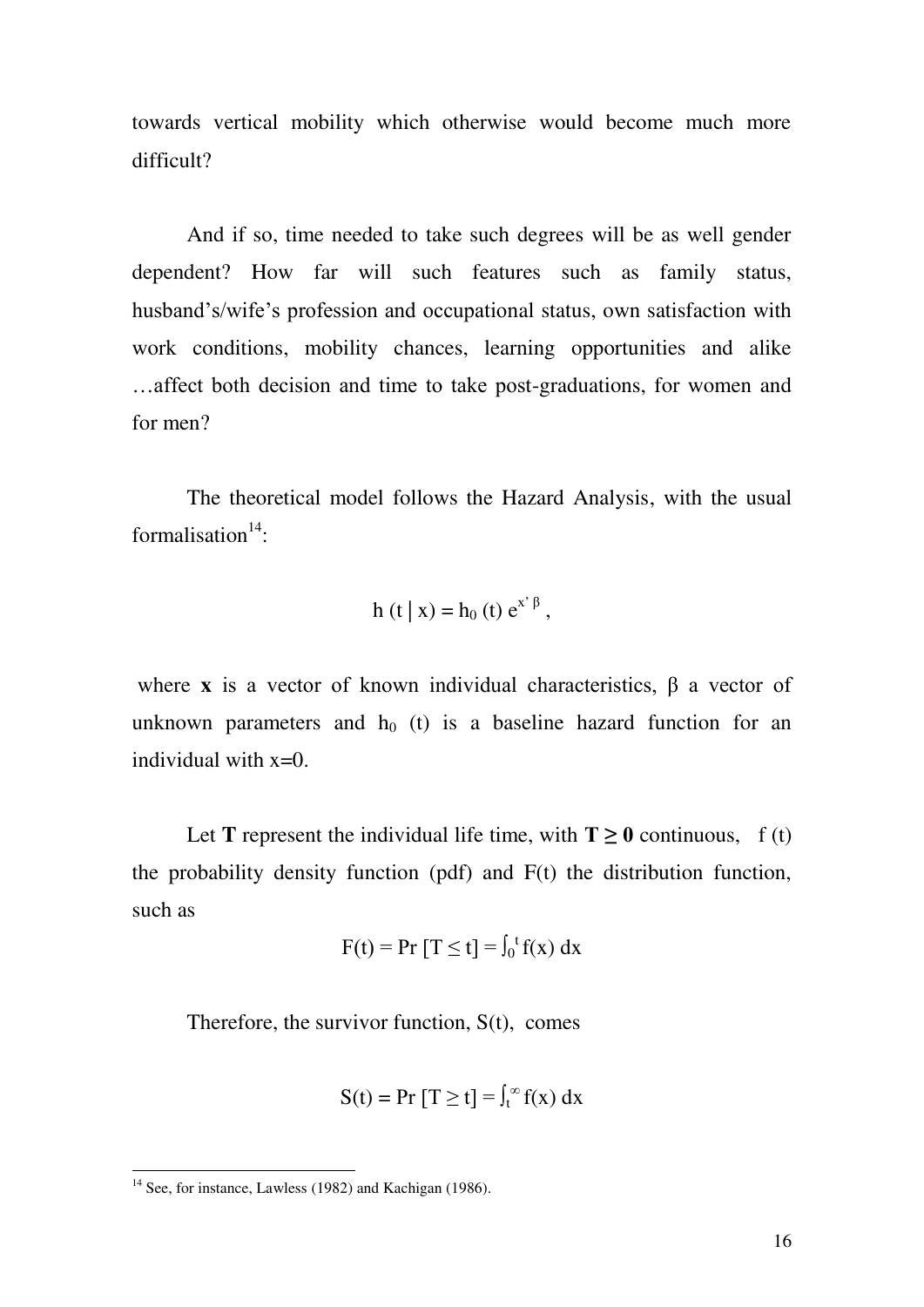with S(t) decreasing monotonous continuous.

As h(t | x) = h<sub>0</sub> (t)  $e^{x^2 \beta} = f(t) / S(t)$ , it represents the instantaneous probability of an event occurring in time **t** given it lasted until **t.**

 So, if we are considering the amount of time needed for a given individual to take a MSc. – the probability that a MSc. will take more than two years, for instance<sup>15</sup> - it comes straightforward that such amount will depend on the individual's initial conditions,  $h_0$  (e.g., own previous qualification, graduation area, university in which graduation has been achieved…), own individual characteristics, **x** (such as gender, age, birth place…) and a set of parameters, **β,** associated to the variables whose joint influence we wish to estimate: for example, family situation, number of children, situation towards employment, occupational characteristics and opportunities foreseen when post-graduation decision has been taken, among others.

#### 4. Data and Preliminary Results

<u>.</u>

 To study post-graduation trajectories we mostly rely upon TELOS II project database, which comprises data on 145 MSc. and PhD. (118 and 27, respectively) diploma achieved in 1995/96 and 2000/2001 in four Portuguese public universities: University of Aveiro, Lisboa University – Faculty of Psychology and Education, the New University of Lisbon – Faculty of Sciences and Technology and Lisbon Technical University – Institute for Economics and Business Administration (ISEG). This sample

<sup>&</sup>lt;sup>15</sup> We should notice that in previous periods, including the first one considered in our survey, administrative arrangements concerning time to achieve MSc. and PhD. were not so strict as they are nowadays. Besides, most individuals and post-graduation institutions not always comply with legal time intervals assigned to the degrees completing, exceptional regimen being frequently allowed. Moreover, individuals outside academic career are often free from observing too strict time intervals.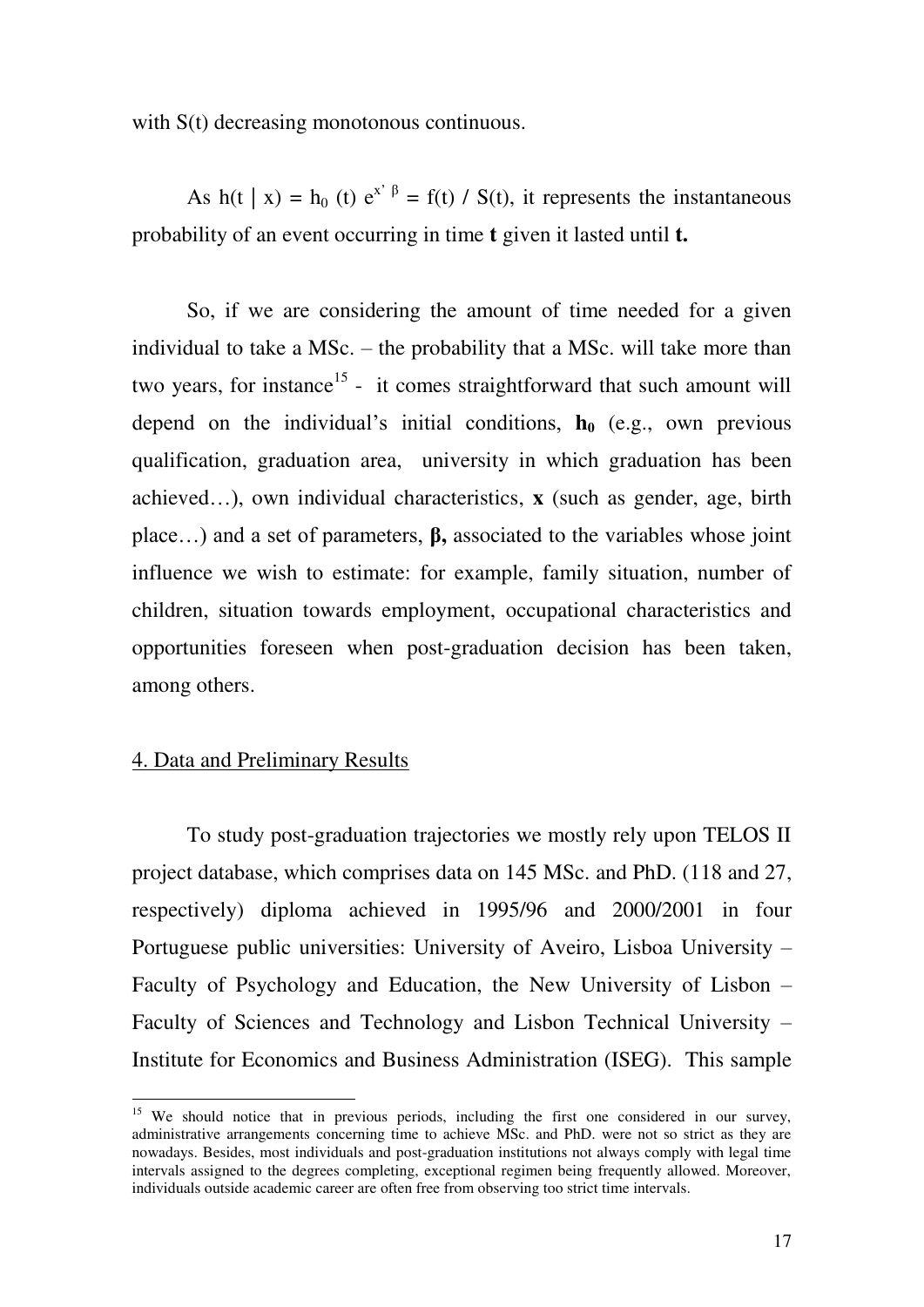corresponds to about 33% of the universe, e.g., the whole number of MSc. and PhD. obtained in those institutions in the above years<sup>16</sup>. The feminisation rate of the sample is 52,4 % and the distribution by graduation and post-graduation field is the following:

| <b>Scientific Domains</b> | <b>Graduation</b> | MSc. | PhD. |  |
|---------------------------|-------------------|------|------|--|
| Educational               | 0,7               | 12,2 | 13,5 |  |
| Sciences                  |                   |      |      |  |
| Foreign Languages         | 4,9               | 2,9  | 0,0  |  |
| and Literature            |                   |      |      |  |
| Mother<br>Language        | 4,2               | 2,9  | 0,0  |  |
| and Literature            |                   |      |      |  |
| Economics                 | 16,7              | 12,9 | 18,9 |  |
| <b>Business</b>           | 6,3               | 8,6  | 5,4  |  |
| Management                |                   |      |      |  |
| Biology/                  | 5,6               | 3,6  | 2,7  |  |
| Biochemistry              |                   |      |      |  |
| Chemistry                 | 11,1              | 3,6  | 10,8 |  |
| Electronics<br>and        | 6,9               | 7,2  | 8,1  |  |
| Automation                |                   |      |      |  |

**Source:** UIED**,** *Projecto Telos,* 2005

 Longitudinal life cycle data has been obtained for TELOS II project throughout a survey directly addressed to MSc. and PhD. graduates. The corresponding questionnaire's main sections concerned:

individual characteristics, such as date and place of birth, sex, qualification level, husband's/wife's, father's and mother's qualification level, professional occupation and situation towards labour market;

<sup>&</sup>lt;u>.</u>  $^{16}$  UIED (2005).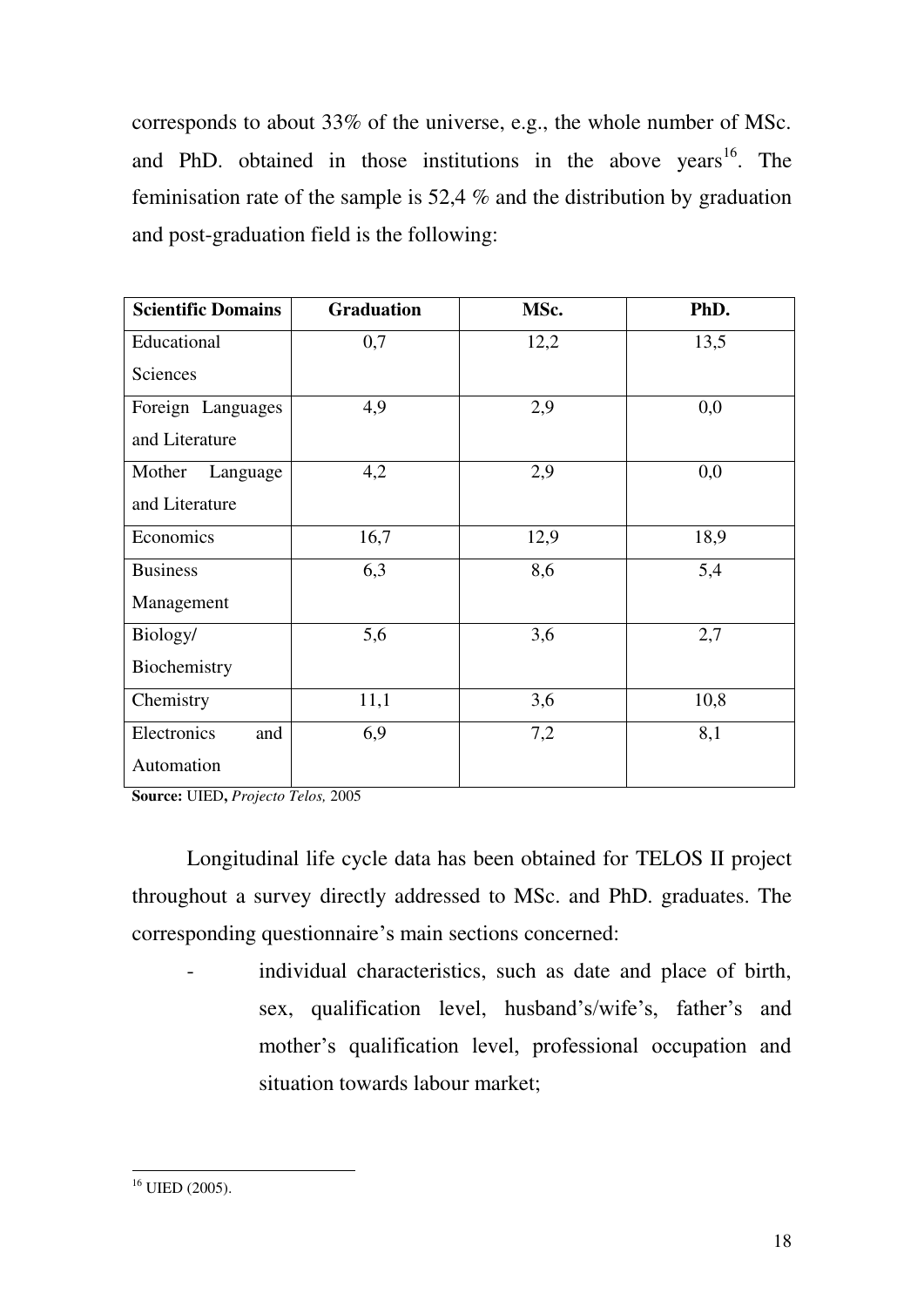- indicators on own previous trajectory, such as field of study during secondary education, graduation field and higher graduation institution, situation towards work during graduation, reasons and motivation for having undergone post-graduation studies;
- characterisation of the employment and/or unemployment situation(s) prior to and at the time when the decision concerning post-graduation had been taken;
- indicators on work and family characteristics (e.g. kind of occupation, activity sector, contractual situation… and living or not in a couple/in common with parents, number of children and other dependents if so…) during postgraduation time intervals;
- degree of satisfaction and self fulfilment with either MSc's, PhD's, or both, curricula, pedagogical methodologies, contribution to skills and knowledge improvement;
- satisfaction degree relatively to the work and career situation as a consequence and/or after the post-graduation having been achieved.

 Contingency Analysis between graduation area and sex reveals an extremely high association between both variables, with a Qui-square significance level equal to 0 and a contingency coefficient higher than 55%; actually, we found no women graduate in Electronics and Automation, whenever no man did graduate in Educational Sciences in our sample... Nevertheless, we must be cautious and make no generalizations to the Portuguese situation because of data restrictions we have been referring.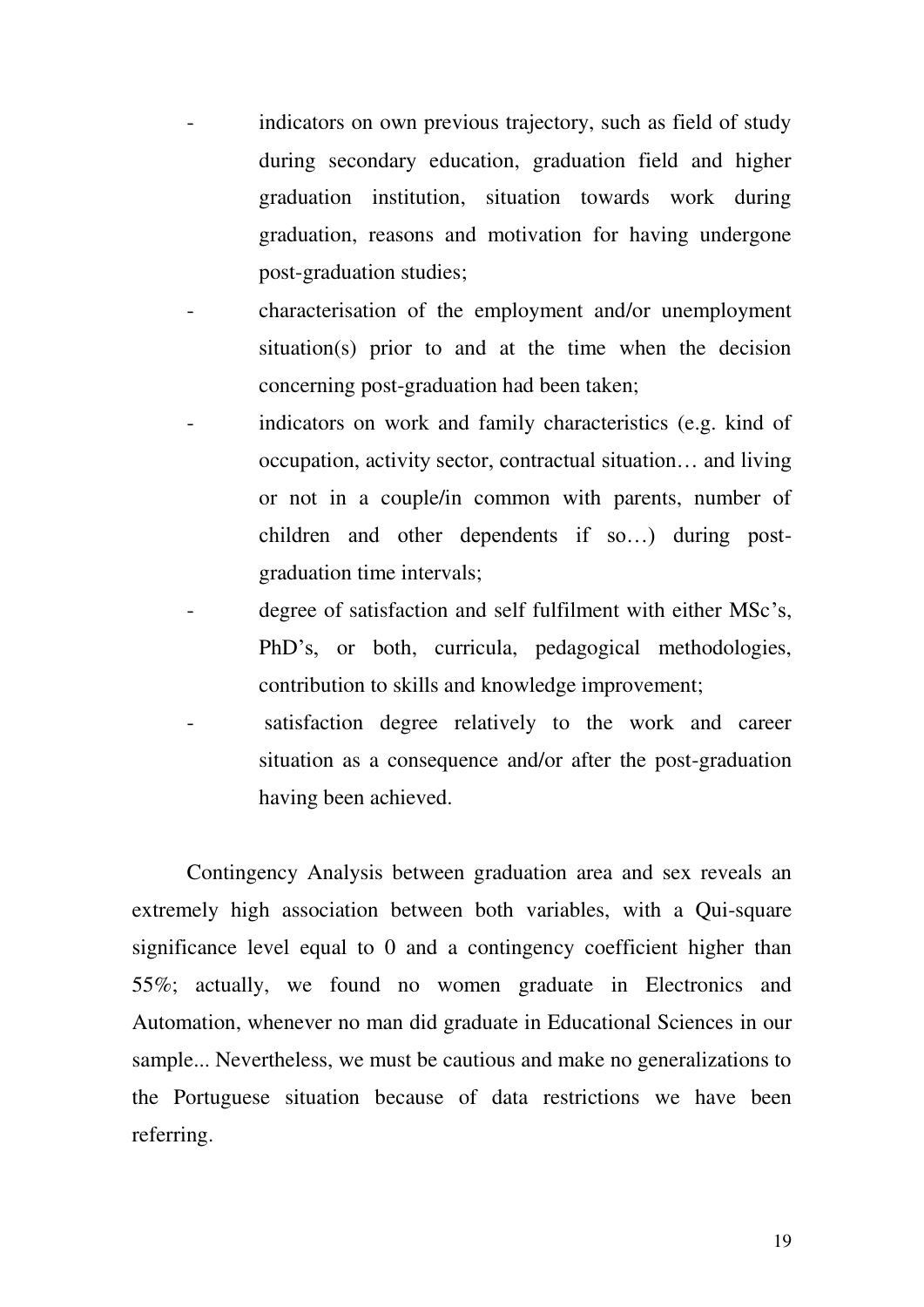As to the main reasons behind MSc, acquiring more knowledge, progressing in studying, improving one's job performance and being able to undergo an academic career seem to be the most important arguments imposing on women' decision. The professional occupation held in a first moment appears to deeply explain as well the reasons why women intend to undergo a MSc. especially for nurses and university teachers. Quite meaningfully, actually, those first labour market occupations were mostly obtained throughout a national or public contest in the case of women: some 48% of them got their first occupation thereby against some 23% for men in alike situations: the latter would perhaps have benefited from a more rich "social capital"...

Decision to take a MSc. also seems to be quite contingent on time women spend in the first employment: tenure is meaningfully lower for women and getting a MSc. appears to work also as a major or even the unique way to achieve job stability, eventually in line with upward mobility.

 Contingency Analysis provided particularly robust results for associations with the variable "time to complete MSc". Actually, this time interval appears to be quite gender influenced for the population under analysis, **women being some 12% more frequent than men in taking three or more years to complete MSc**. Seeking for some possible reasons behind the women' larger time spells, we notice two especially contingent features: "husband's/wife's school level" and "husband's/wife's professional occupation", with Qui-square significance levels equal to 0,040 and 0,068. Family situation (e.g. children age and number) was the next variable but we did not consider its influence because its significance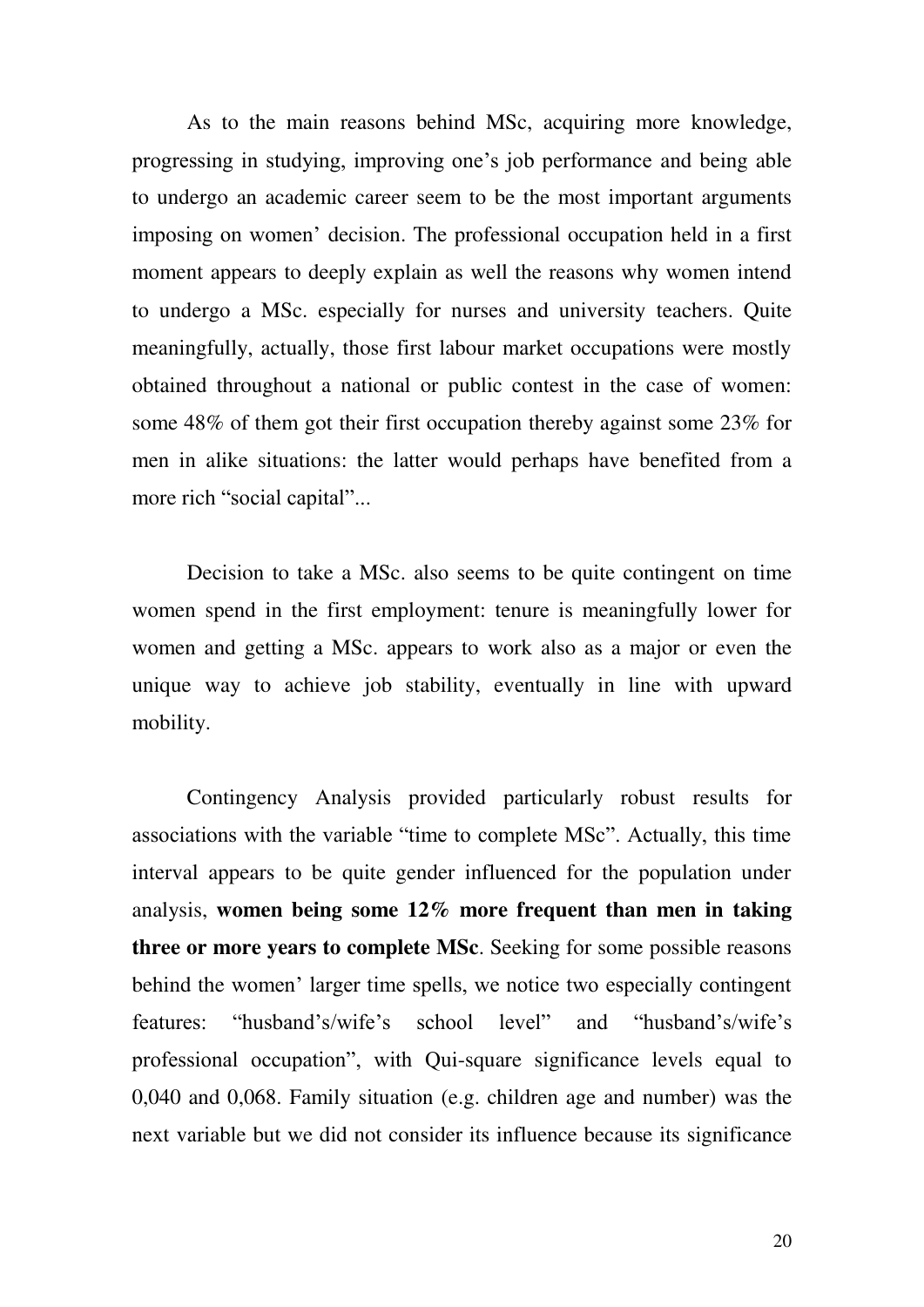level (0,107) lied over the statistically acceptable maximum threshold  $(0,100)$ .

 Outcomes concerning PhD. must be considered with particular caution given the small number of individuals with this degree in our sample  $(32, \text{being } 19 \text{ men and } 13 \text{ women})^{17}$ . Nevertheless, reasons behind PhD. seem to be quite different from MSc.' both for women and for men, as one could expect. "Facing no employment alternatives" and "Employer institution's decision/initiative/arrangement…" appear to be the main reasons for women to undergo this further degree. We cannot find now any statistically meaningful association with husband's either school level or professional occupation, neither seems "time to get PhD." be statistically associated with anyone of the proposed variables. Of course we must realise that PhD. is still mostly undergone by individuals seeking an academic career, a feature which explains differences in strategy when compared to MSc. By the above reasons, no Cox Regression adjustment will be tried for PhD's in the next Section.

 Nevertheless, **some PhD's outcomes appear to be quite gender influenced**. Actually, some 79% among male PhD's expressed to be "Much Satisfied" with post-doctoral academic career situation, against roughly 31% for their female counterparts<sup>18</sup>. An identical result occurs with the "Ability to enhance scientific culture" once PhD. completed. But most gender differences concerning PhD. have to do with leading obstacles and course's curriculum and arrangements: "Lack of support by family" is the

-

<sup>&</sup>lt;sup>17</sup> Actually, only 27 among this 32 had already completed PhD. by the time of the survey; notwithstanding, for some analytical purposes we considered the whole 32 trajectories whenever they appeared to be meaningful telling on gender differences.

 $18$  Outcomes coincident with the above one have already been obtained by other author's results. See for instance Gonzalez et al (2001), Perista & Silva (2004, op. cit.), Amâncio e Ávila (1995, op. cit), Amâncio (2005, op. cit).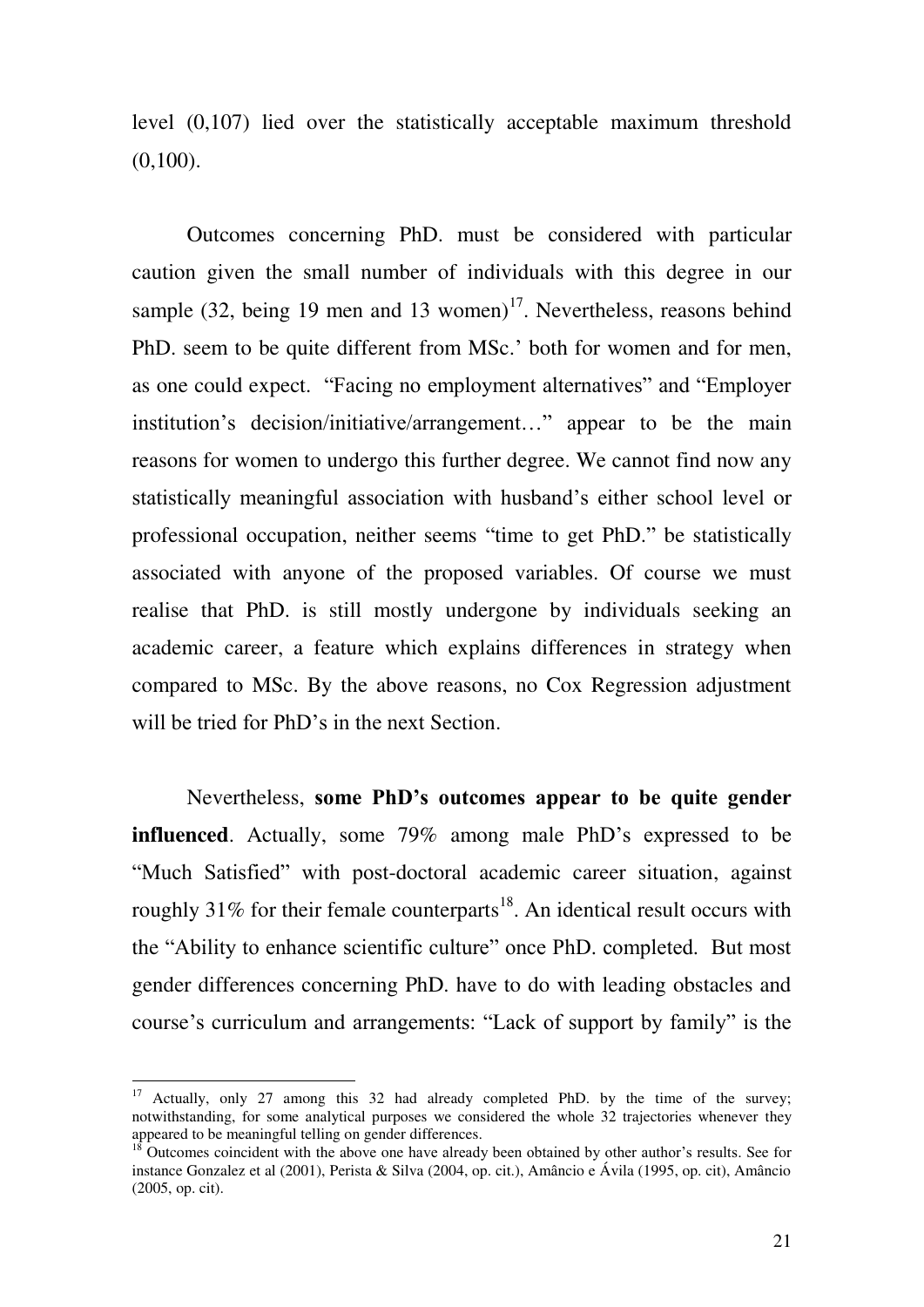obvious deterring feature, referred by cc. 1/3 of the surveyed women (no man appointed this obstacle…); time schedule, teaching/learning methodology's and curriculum's adequacy towards occupational and own requirements are also much more emphasized by women than by men as some of the leading difficulties in achieving a PhD.

#### 5. How long does it take to complete a MSc.?

 In order to further understanding conditions under which gender affects post-graduation undergoing, we will try now a more robust analysis on time required for women and men to complete a MSc.

 As previously referred most individuals in our survey were graduate in scientific fields, only some 7% (6,9%) of them having got a degree in a more pro-technological field, e.g. Electronics and Automation. The characterisation we previously made of the Portuguese situation clearly reveals how women are better and better performing in scientific fields, closing the gap towards men since compulsory education. Also we observed the growing role women have being playing in most scientific graduation and post-graduation fields, such as Mathematics, Physics, Biology, Chemistry…And we noticed as well their higher concentration compared to men's in occupations such as the ones in HE and GOV fields, some highly qualified jobs where notwithstanding labour conditions and status are severely marked by precariousness and instability.

Therefore it seems quite probable that undergoing post-graduation studies, to begin with MSc., will mean for most scientist women the only way to overcome instability, try to secure a professional career or even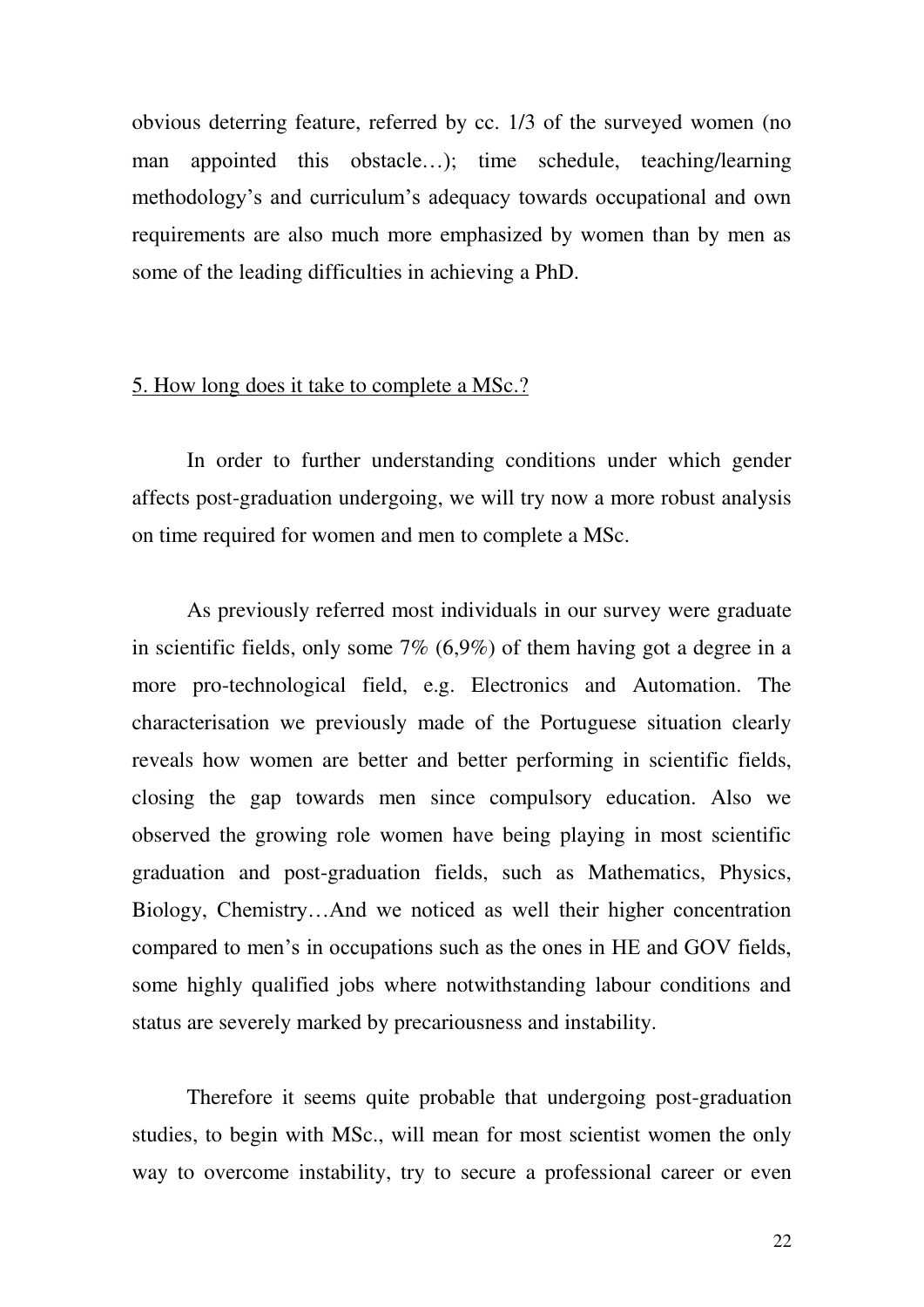keep one's job, namely when in academic trajectories. But against which price? Despite other both direct and opportunity costs, e.g. time to family, time to themselves... which we will not deal with in this paper, one major inequity issue arrives to women intending to undergo a MSc., according to the Contingency Analysis we have developed: they will take longer than men and have to face family's lack of support most of times. We will try to confirm now this time pattern and associate restrictions throughout a Cox Regression applied to the Hazard Model we developed in Section 3, a more robust statistical tool than Contingency Analysis we carried for initial exploratory purposes.

 Once again, we must emphasize that sample dimension strictly prevents us from generalizing to the whole Portuguese context anyone of the eventual outcomes. Nevertheless we esteem most results we obtained throughout the Cox Regression (CR) adjustment to be quite interesting and expect they will stimulate further research on these features on the basis of more robust and desirably nationally representative data.

 We adjusted CR for the 108 individuals (47 males and 61 females) who had completed MSc. by the time of the survey. From among all the adjustments we essayed and for which Qui-square test proved to be statistically acceptable we have chosen the best one to illustrate the relationships at stake. The corresponding Survival Table is the following (see also Appendix for general computation):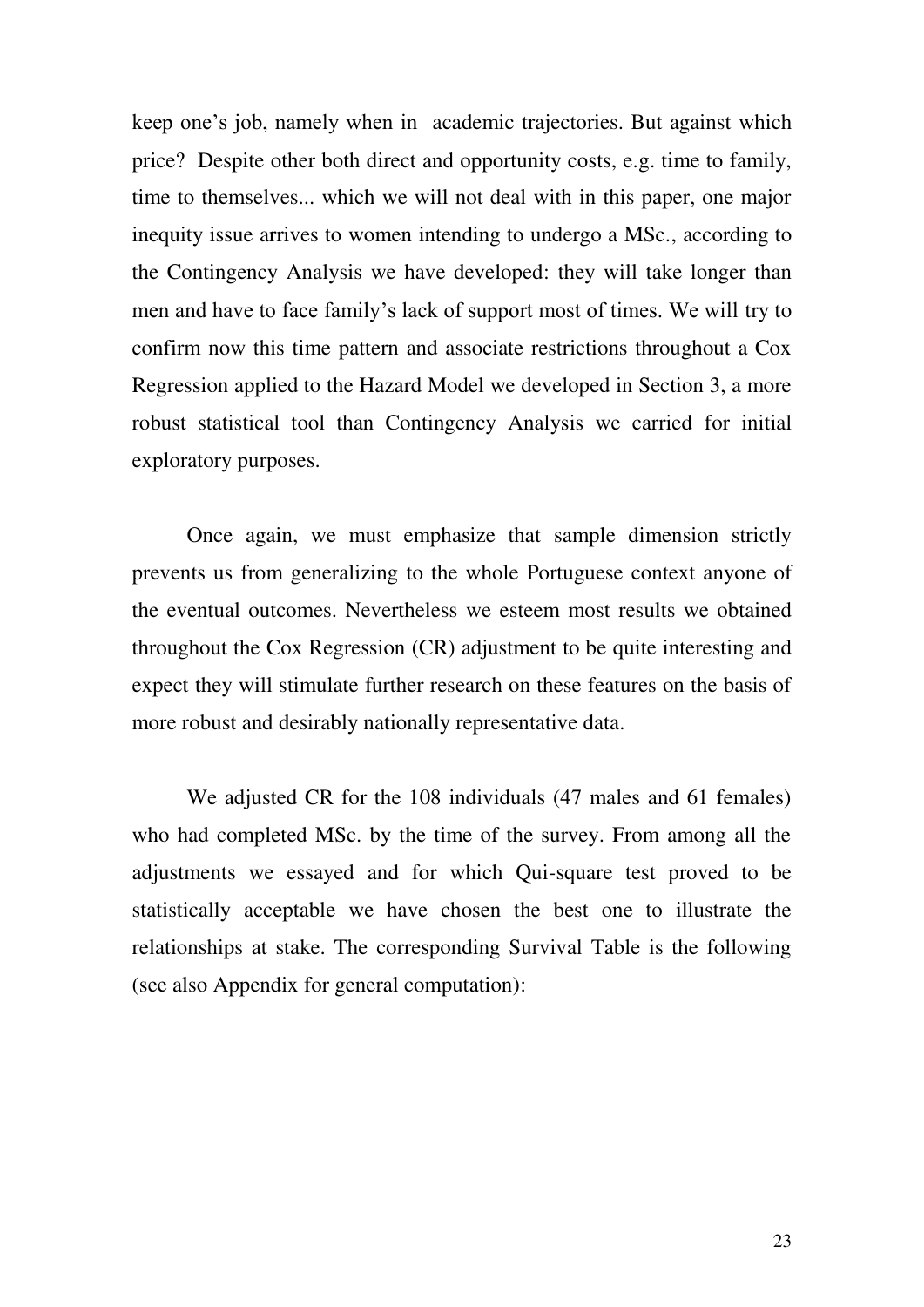#### SURVIVAL TABLE

|                |                  | <b>Survival Rate</b> | <b>Cumulative Hazard</b>     |  |  |
|----------------|------------------|----------------------|------------------------------|--|--|
| () ----------- |                  | $---n.s.m.---$       | $---0,037---$                |  |  |
|                | ----------       | $---0,963---$        | $---0,037---$                |  |  |
| <b>MALE</b>    | . 2 -----------  | $---0,573---$        | $---0,558---$                |  |  |
|                | $3$ -----------  | $---0,262---$        | $---1,339---$                |  |  |
|                | 4 ------------   | $---0,000---$        | ------ <sub>---</sub> ------ |  |  |
|                | () -----------   | $---0,922---$        | $---n.s.m.---$               |  |  |
|                | 1 -----------    | $---0.891---$        | $---0,115---$                |  |  |
| <b>FEMALE</b>  | $2$ ------------ | $---0,666---$        | $---0,406---$                |  |  |
|                | $3$ -----------  | $---0,159---$        | $---1,836---$                |  |  |
|                | 4 -----------    | $---0,000---$        | ------------                 |  |  |
|                |                  |                      |                              |  |  |

**Legend: n.s.m. – not statistically meaningful.** 

**Time intervals: 0 – lower than 1 year** 

- **1 – lower than 2 years**
- **2 – between 2 and 3 years**
- **3 – between 3 and 4 years**
- **4 – 4 years or more**

 From the Cumulative Hazard column we conclude that no MSc. among the ones in our sample has taken 4 years or more; nevertheless, time length always exceeded interval 2 for both men and women but more frequently for the latter: actually, the cumulative frequencies of MSc. concluded within the three initial years (falling until interval 2 inc.) was 55,8% for men and only 40,6% for women, an outcome which suggests that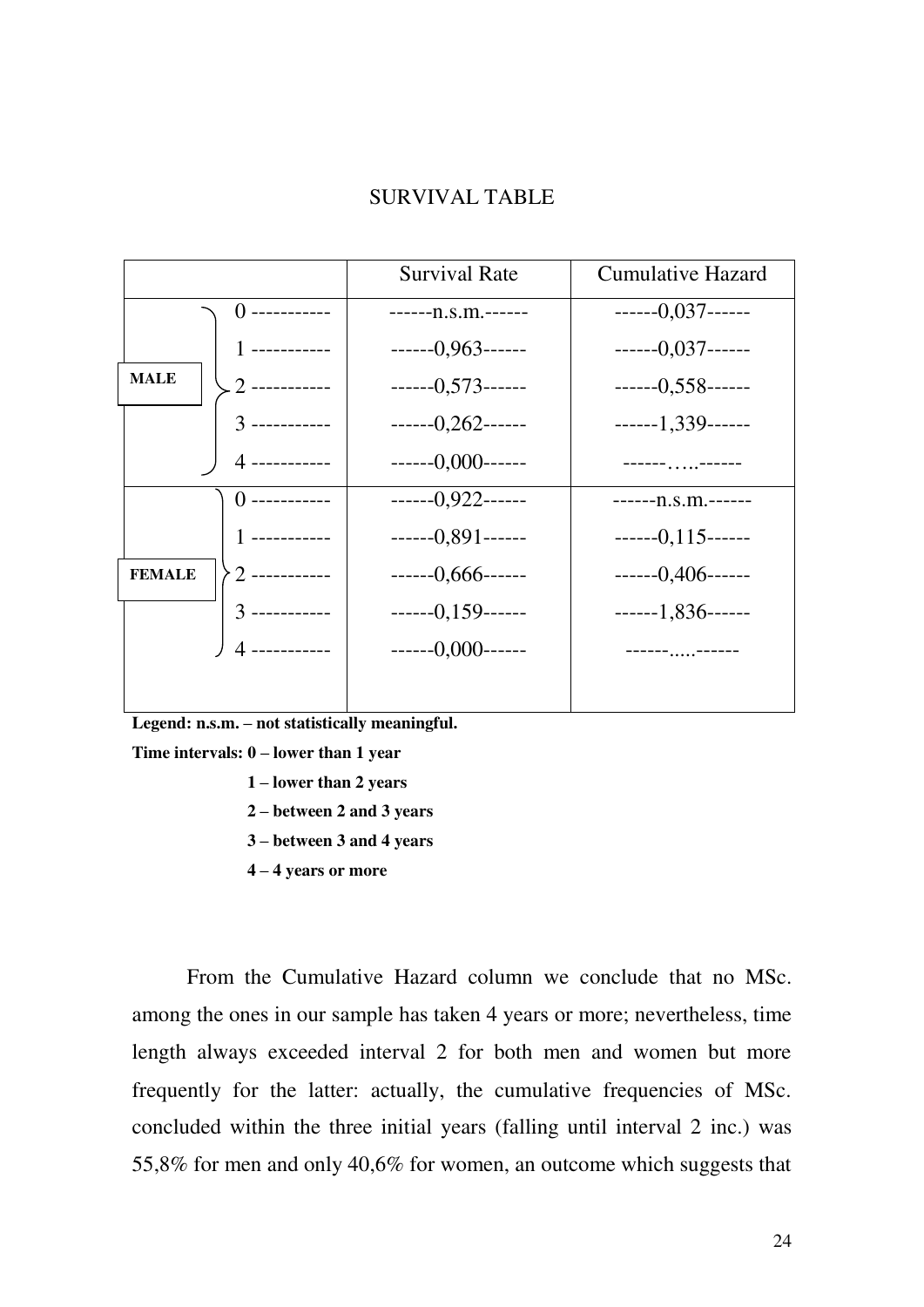more women than men needed more than 3 years to complete MSc., (moved into interval 3). Notwithstanding, time length distribution in which concerns time needed for women to complete a Master seems to be bimodal: we should notice indeed that more women (3,7%) than men (1,15%) also achieved the degree in the smallest time interval  $(1)^{19}$ , taking less than two years to get their MSc.



**Survival Function at mean of covariates**

Will it be the case that those so high efficient women falling in the left wing of the time distribution will be less family and/or work dependent that the others who had to take three and more years to complete the

<sup>&</sup>lt;sup>19</sup> Actually, a not statistically meaningful number of individuals (n.s.m.) in the sample (2 female MSc.) has been ranked into interval 0, equivalent to a time length lower than one year. But we won't consider this result unless further checking will allow for it.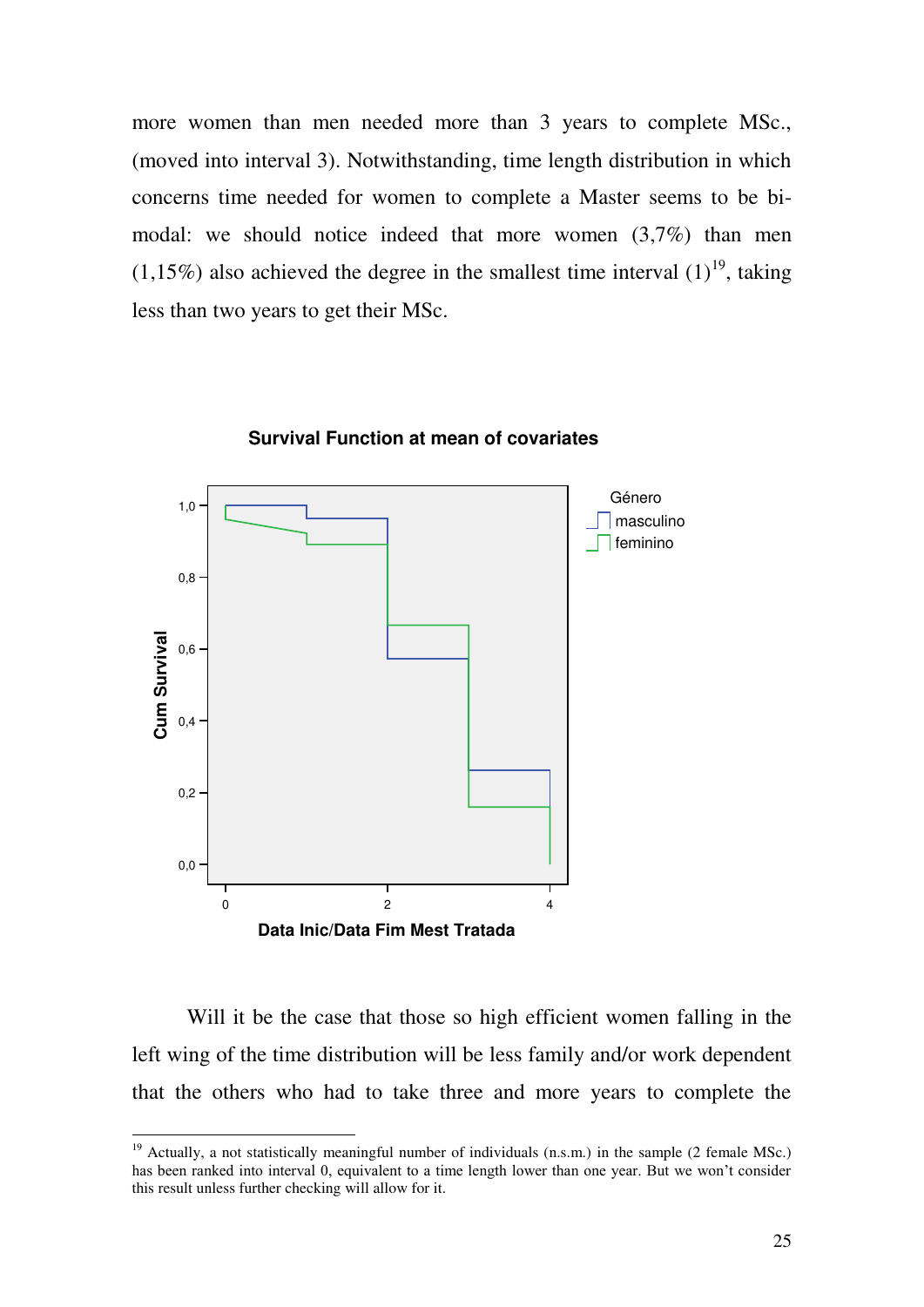Master? This outcome convokes a deeper researching on a statistical feature which cannot be approached on the basis of such a limited database and we just emphasize it in order to stimulate further research on this apparent bi-modal distribution.

In the CR adjustment we used sex as the stratification variable, thereby directly allowing to compare features conditioning both women' and men' time needed to complete MSc. As to the "explaining" variables, e.g. the ones which coefficient values overcame the statistical tests and were more close - or less deviated from…- to the correspondent expected values<sup>20</sup>, we obtained the following ones, arranged in decreasing order: "(Perceived) lack of basic required knowledge/qualification", "Job closing/employer's difficulties", "Need to keep a job during Master preparation", "Having no career expectation", "Lack of support by the family" and "Wishing to acquire further knowledge". This apparently miscellaneous become more clear when we remember variable classification we presented in Section 4: thereby, some individual and initial conditions and motivation factors (perceived previous qualification and knowledge level; desire to improve qualifications), included in  $h_0$  and **x**, together with other determinants such as situation towards labour market (actual or probable unemployment, absence of upward mobility chances), income restrictions which impose the need to combine a paid job with Master completion<sup>21</sup> and family demandings, as well, these latter features ascribed to **β** parameters of the Hazard/Survival Function, were all meaningfully associated with gender differences in time needed to get a Master.

 $20$  Although no one of them could significantly approach the corresponding Exp (value) as a consequence of the small number of observations.

 $21$  Furthermore when the fellowship policy suffers from the restrictions Portuguese researchers are so well aware…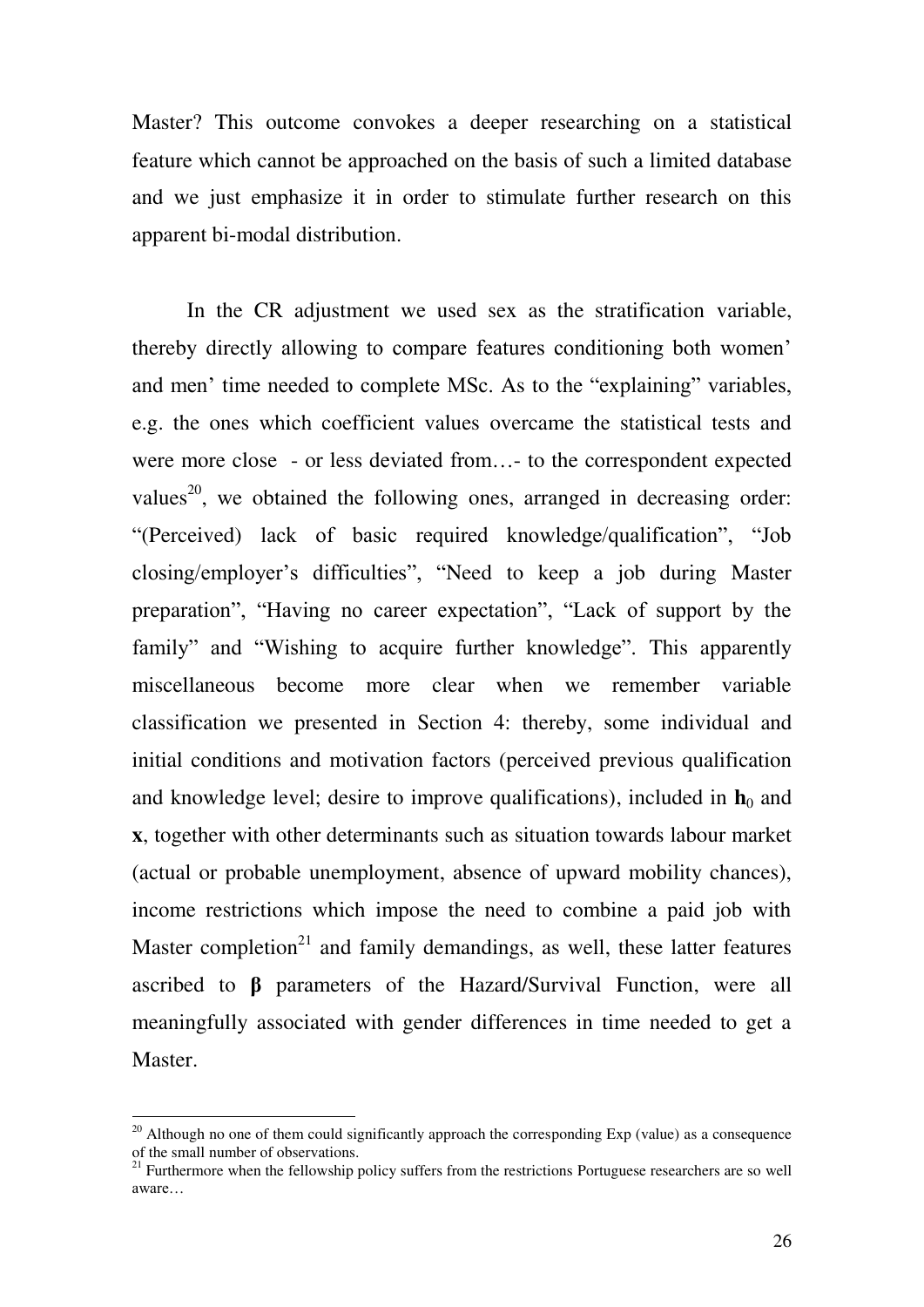Nevertheless, we cannot find now any meaningful influence exerted by conjugal variables, like husband's/wife's school level and occupation as in Contingency Analysis; but in the present joint influence (and not one by one) variables model it will probably be the case that mate variables' influence will impart throughout some other related effects, such as the household income and family characteristics, an issue which we believe would deserve further investigation as well.

 Therefore, we may apparently deduce the following main results: no single issue would be robust enough to explain gender differences in time to get a Master, **a set of diverse aetiology reasons** needed to be searched instead; **most features concern dynamics**, either under the form of previous school achievement and knowledge acquiring or in what concerns further work and career perceived opportunities, thereby confirming the absolute need for longitudinal data as a research basis; finally, despite labour market status, income restrictions and family care playing the well known and quite expectable role in differentiating women' and men' decisions to undergo post-graduations and especially a Master degree , the apparently most determinant feature has to do with **own evaluation on previous qualification standard** in line with the desire to improve ones further knowledge. This is an outcome which further research should inevitably reconsider and deepen, in our opinion. Besides, given its specificity an intrinsic nature, we believe it would only be adequately approached throughout an interdisciplinary research involving scientific expertise in domains such as Economics, Sociology, Education Sciences, and Psychology.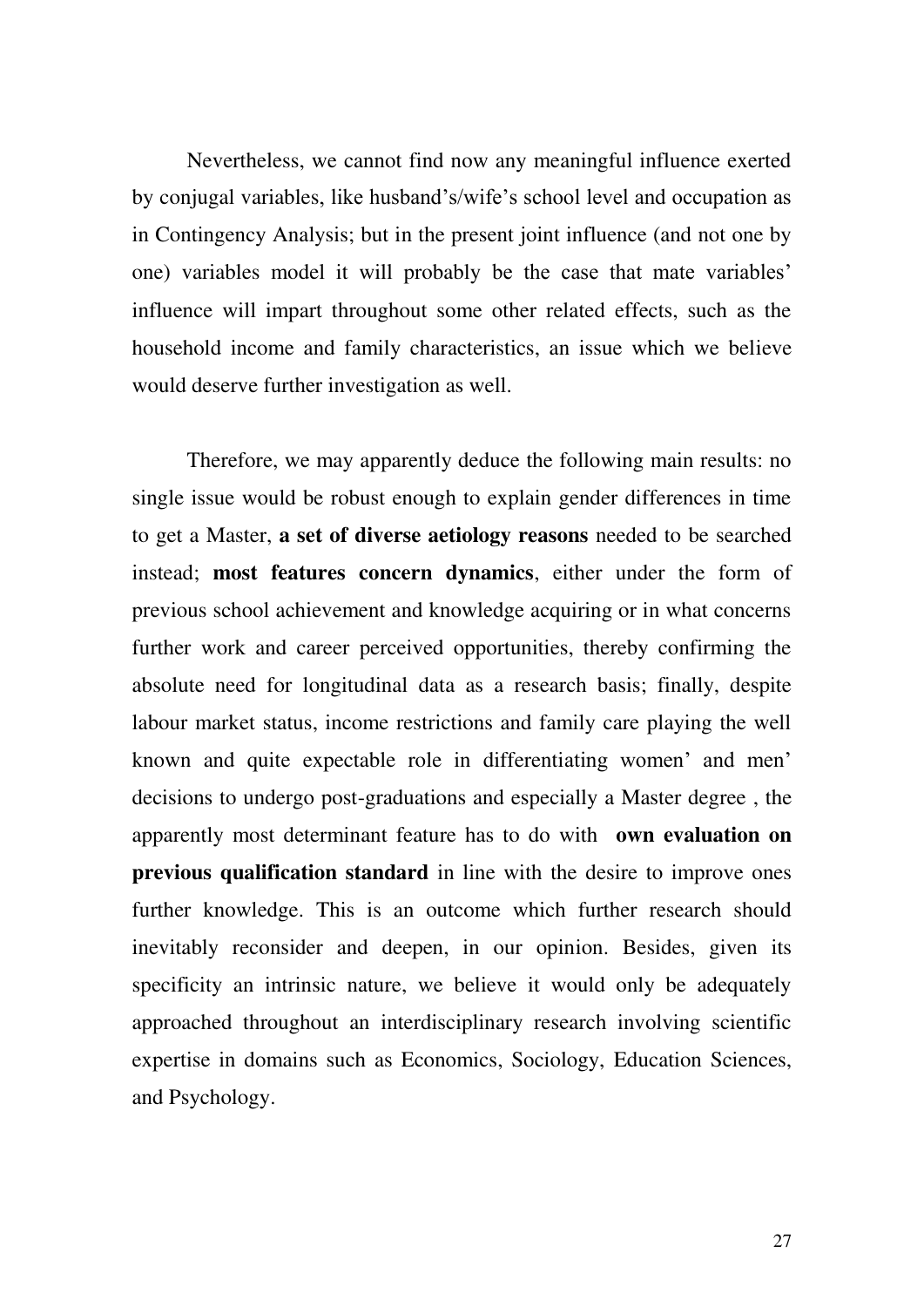#### 6. Conclusions and suggestions for further developments

 A thorough scrutiny on the present situation of Portuguese women in Science and Technology displays a quite heterogeneous picture: actually, while they are revealing higher and probably still increasing performance scores in scientific domains in general and most particularly in Mathematics (a feature we described as a national idiosyncrasy), Physics and Life Sciences, most technology areas on the opposite side are still attracting less women than men.

This feature bears in several consequences, the first one being the need for researchers to disaggregate between Science and Technology, instead of carrying on a joint analysis of those two fields, when investigating on women' and men' education and occupational situations $^{22}$ . Another important issue deals with decision making as actually we still perceive a severe gender bias in which concerns Portuguese youngest generations' choice among further education tracks, especially in which has to do with secondary vocational education. Despite other less favourable more general outcomes, individuals' further work opportunities are quite contingent on this still weaker appeal exerted by much technology fields, a feature especially evident for women in business sectors, as several Portuguese authors have been presenting.

Likewise, despite their scientific performance, women are overrepresented in jobs and occupations where instability, lack of career

 $22$  Actually, this should be the only way to avoid some frequent misleading conclusions mostly allowed by institutional data itself, as namely data provided by EUROSTAT (New Chronos) which aggregates "Science, Mathematics and Computing" employment values.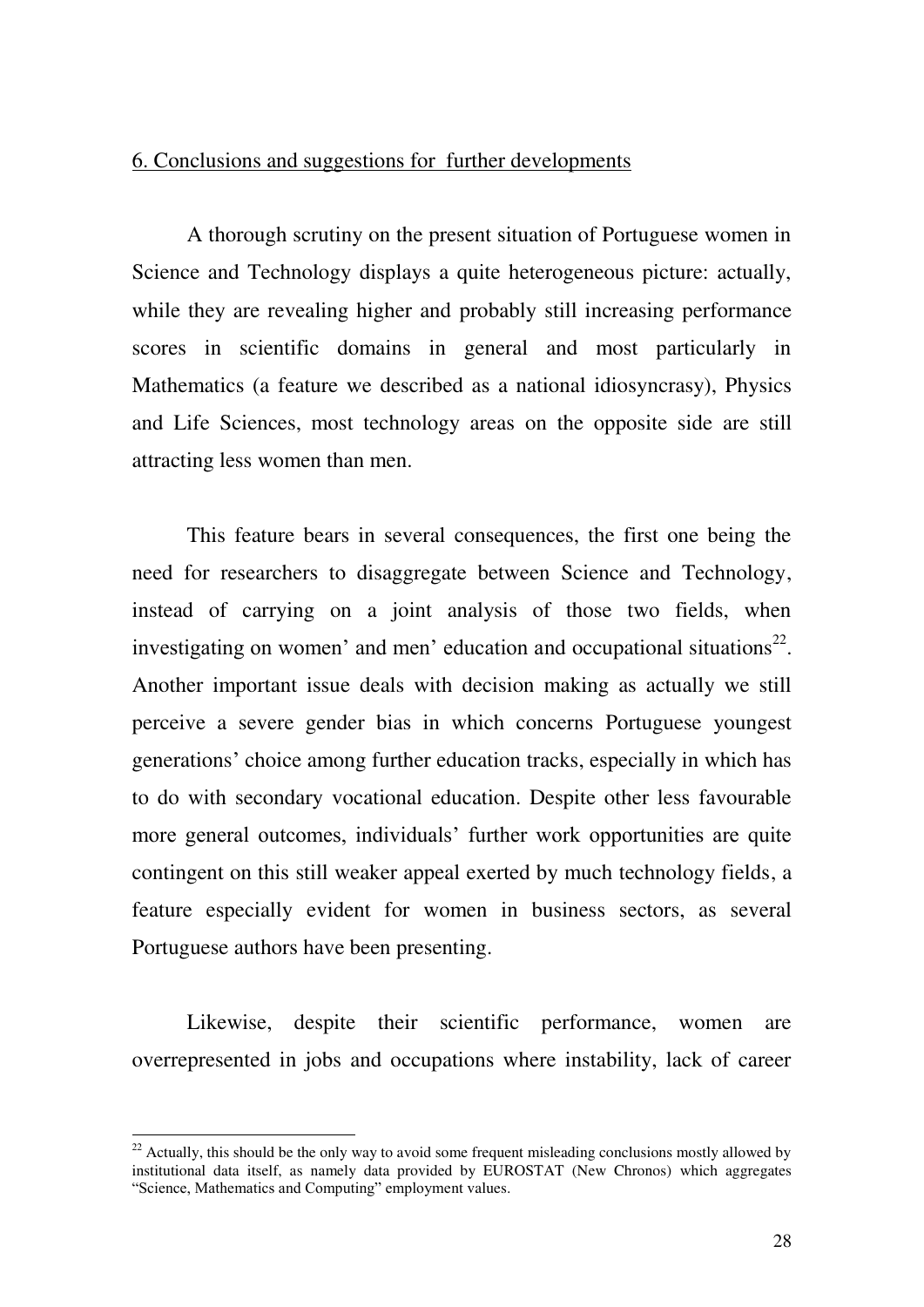opportunities and bad work conditions dominate, as in GOV departments and HE institutions.

Institutional data also reveals the large differences existing between women' and men' post-graduation opportunities, even in scientific fields where women are equally or even overrepresented in graduation. Therefore, aiming at a Master or a Doctorate in order to overcome labour instability, comply with employment and career requirements or even improve one's further skills and knowledge – this latter issue appearing to be most meaningful for female Portuguese scientists according to our survey – becomes more difficult for women than for men and more time consuming.

As the existing institutional data precludes dynamic analyses, in this research we rely on results obtained throughout a specially addressed survey which allows for longitudinal data on about one hundred and half MSc. and PhD. trajectories, obtained in four Portuguese universities.

In the light of the latter and according to Contingency Analysis we have developed we observed that indeed more 12% women than men had to take three or more years to achieve a Master. As to PhD. and despite both women and men being mostly complied by career reasons when undergoing this degree, most women than men appointed curriculum organisation and time scheduling as some of the main obstacles, while only women referred lack of support by the family to undergo the degree. Also, whenever most men (cc. 80%) considered themselves as "much satisfied" with post-doctoral situation in academic career only less than one third of the surveyed women expressed likewise, a result which confirms other authors' outcomes.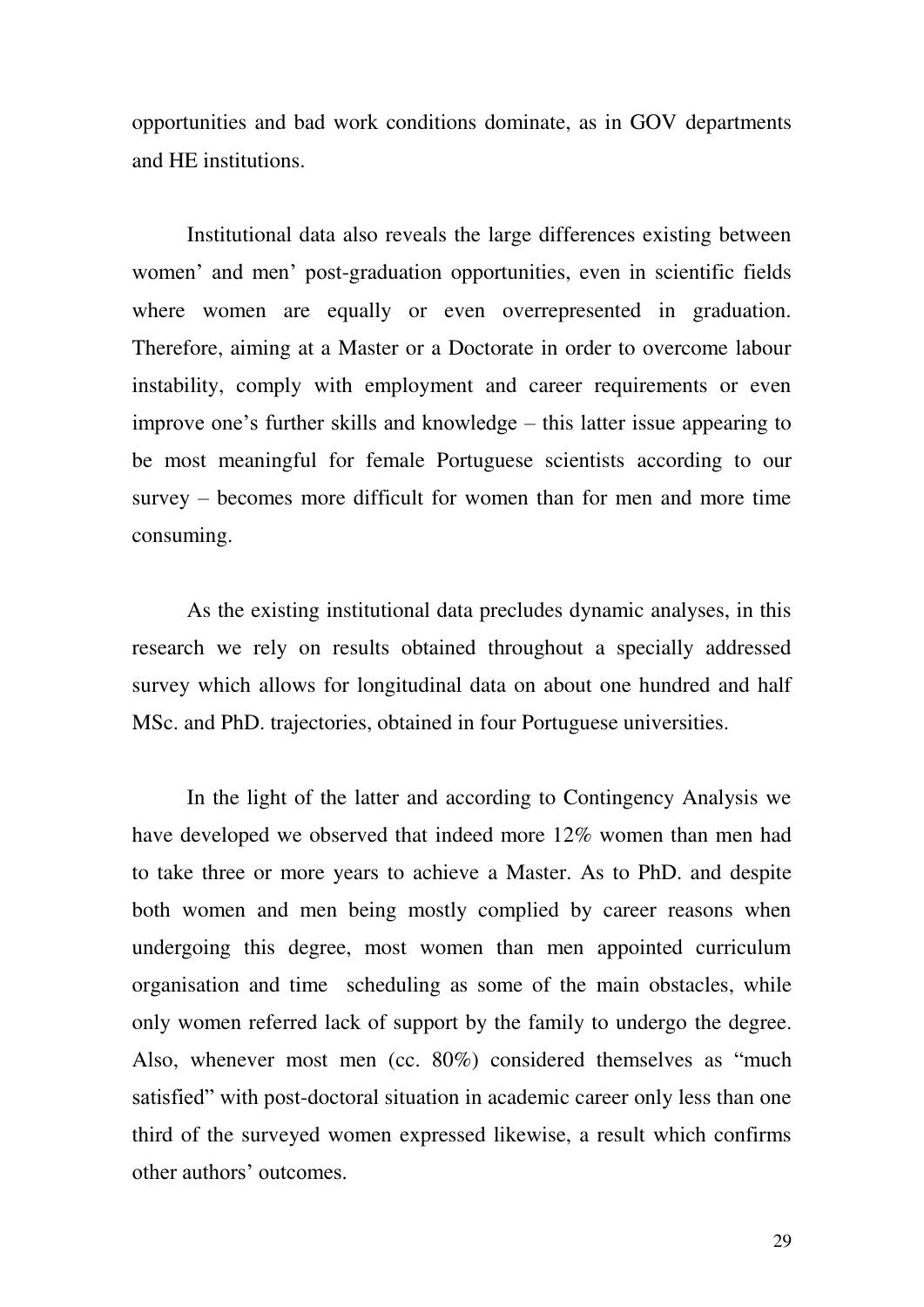Actually, analysing gender differences in occupational outcomes and status after the achievement of a same post-graduation degree would no doubt stand among the most important further research lines.

To get a further insight on time dependency relative to the main features and obstacles behind MSc. undergoing, we further applied a Cox Regression Analysis to contrast women' and men' situations, thereby computing some main relations described throughout a Baseline Hazard model we developed in the theoretical framework. We concluded thereby and once again that actually more women than men had to take three or more years to get a Master.

But there is evidence as well that time distribution for women should be bi-modal, a meaningful number of them, higher than men', being able to achieve in less than two years. Further research on this apparent bi-modal distribution would be most advisable and should aim at investigating the main features behind those women and their work and family condition.

When searching for the main issues behind differences in time men and women show relatively to MSc. achievement, Cox Regression revealed as well that all expectable individual, qualification, work (e.g. first employment tenure) and family reasons (throughout which mate's variables such as school level and occupation may impart as well) were meaningful.

Quite interestingly from our point of view appears to be nevertheless the main reason which systematically appeared in all the adjustments we essayed: own evaluation on previous qualification level, associated with the wish to improve one's knowledge. This feature is worthwhile of a further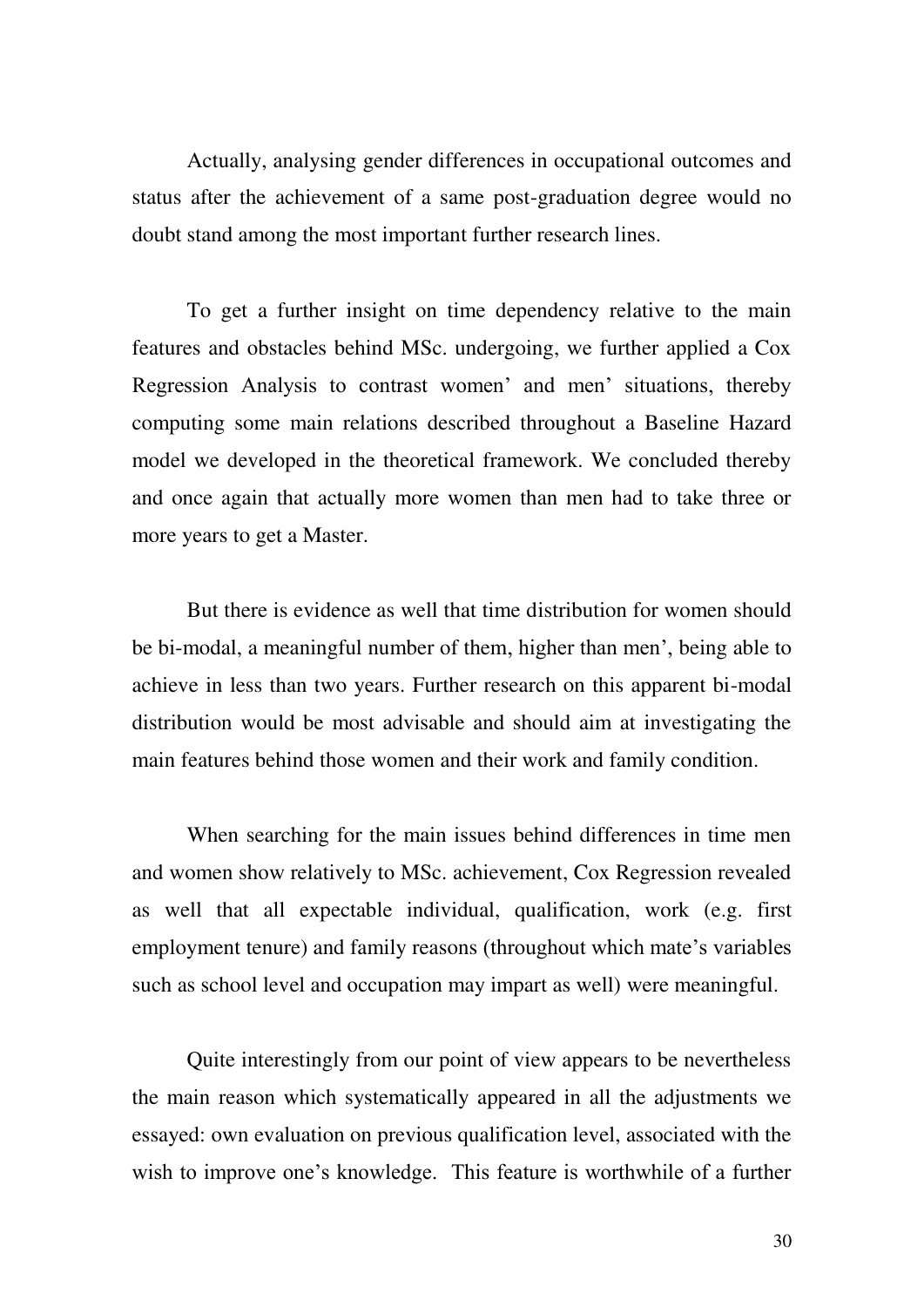research as well. In our opinion, it would be quite advisable to develop a thorough interdisciplinary research on such a result, given the important implications it would eventually bring to policy making.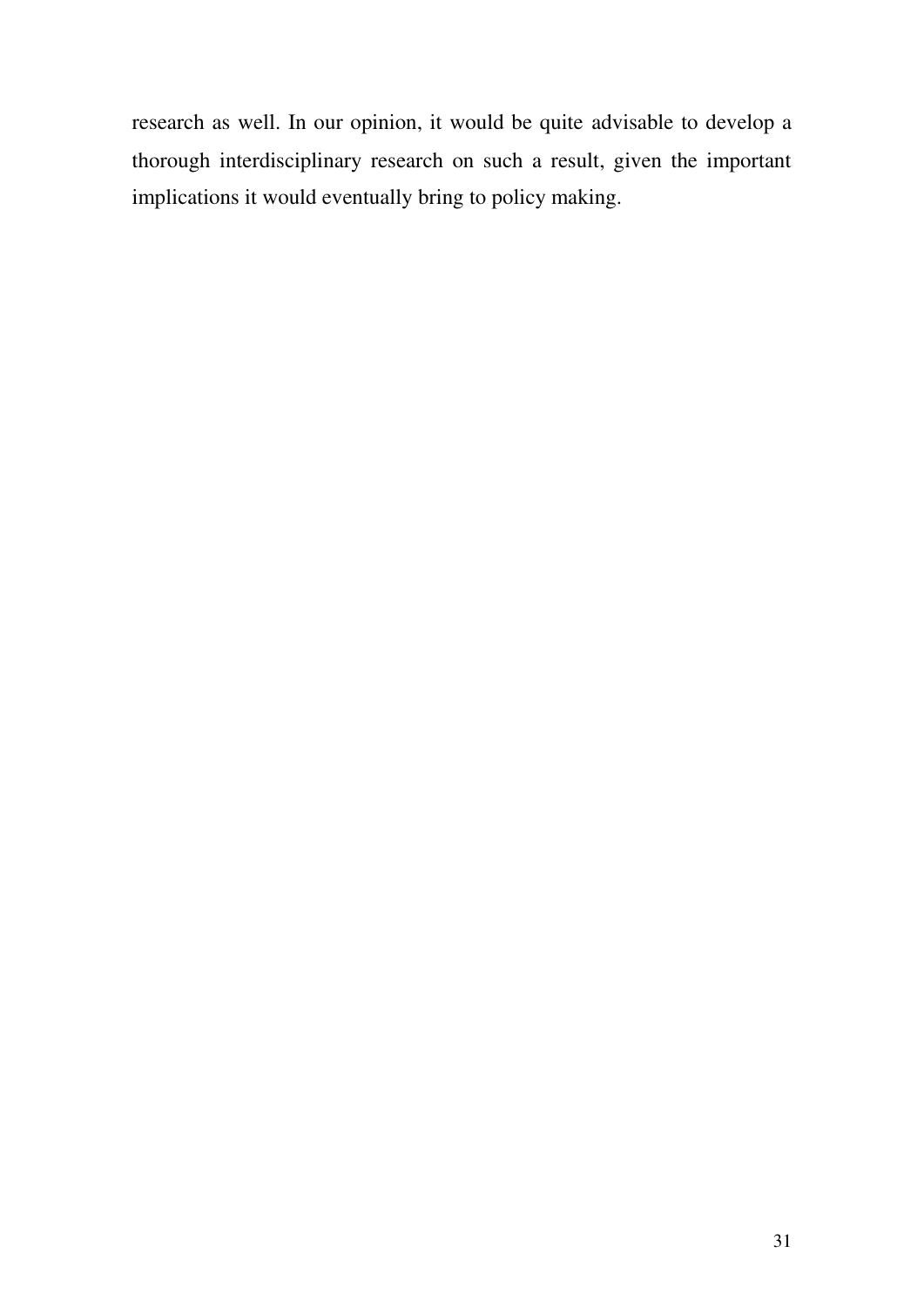### **APPENDIX**

#### **Block 0: Beginning Block**

 **Omnibus Tests of Model Coefficients** 

| -2 Log     |
|------------|
| Likelihood |
| 596,572    |

#### **Omnibus Tests of Model Coefficients(a,b)**

|                  | Overall (score) |    |      | Change From Previous Step |    |      | Change From Previous Block |    |      |
|------------------|-----------------|----|------|---------------------------|----|------|----------------------------|----|------|
| <b>Ikelihood</b> | Chi-square      | df | Sig. | Chi-square                | df | Sig. | Chi-square                 | df | Sig. |
| 589,659          | 7.262           |    | .980 | 6.913                     |    | .985 | 6.913                      |    | .985 |

a Beginning Block Number 0, initial Log Likelihood function: -2 Log likelihood: 596,572

b Beginning Block Number 1. Method = Enter

#### **Variables in the Equation(b)**

|                      |          |           |       |      |      |        | 95,0% CI for Exp(B) |        |
|----------------------|----------|-----------|-------|------|------|--------|---------------------|--------|
|                      | B        | <b>SE</b> | Wald  | df   | Sig. | Exp(B) | Lower               | Upper  |
| profissc             | ,001     | ,001      | ,316  |      | ,574 | 1,001  | ,999                | 1,002  |
| sexo                 | ,031     | ,234      | ,017  |      | ,895 | 1,031  | ,653                | 1,630  |
| areafor <sub>2</sub> | ,000     | ,001      | ,008  |      | ,929 | 1,000  | ,998                | 1,002  |
| profcurm             | ,700     | ,420      | 2,782 |      | ,095 | 2,015  | ,885                | 4,588  |
| razcurm4             | ,013     | ,117      | ,013  |      | ,908 | 1,014  | ,806                | 1,274  |
| razcurm9             | ,051     | ,111      | ,213  |      | ,645 | 1,052  | ,847                | 1,307  |
| razcur12             | ,085     | ,152      | ,315  |      | ,574 | 1,089  | ,809                | 1,467  |
| razcur13             | $-0.035$ | ,114      | ,095  |      | ,758 | ,965   | ,772                | 1,208  |
| obstfor1             | ,208     | ,229      | ,825  |      | ,364 | 1,231  | ,786                | 1,927  |
| obstfor3             | ,235     | ,509      | ,214  |      | ,644 | 1,265  | ,467                | 3,430  |
| obstfor5             |          |           |       | 0(a) |      |        |                     |        |
| obstfor6             |          |           |       | 0(a) |      |        |                     |        |
| obstfor7             | ,950     | ,759      | 1,564 |      | ,211 | 2,585  | ,584                | 11,453 |
| obstfor8             | ,175     | ,781      | ,050  |      | ,822 | 1,191  | ,258                | 5,504  |
| obstfo10             | ,029     | ,319      | ,008  |      | ,928 | 1,029  | ,551                | 1,922  |
| obstfo11             | ,026     | ,716      | ,001  |      | ,971 | 1,026  | ,252                | 4,179  |
| obstfo12             | ,204     | ,623      | ,107  |      | ,744 | 1,226  | ,361                | 4,160  |
| finobstf             | ,020     | ,150      | ,017  |      | ,896 | 1,020  | ,760                | 1,369  |
| propcurs             | $-0.041$ | ,038      | 1,176 |      | ,278 | ,960   | ,891                | 1,034  |

a Degree of freedom reduced because of constant or linearly dependent covariates

b Constant or Linearly Dependent Covariates S = Stratum effect. obstfor5 =  $0 + S$ ; obstfor6 =  $0 + S$ ;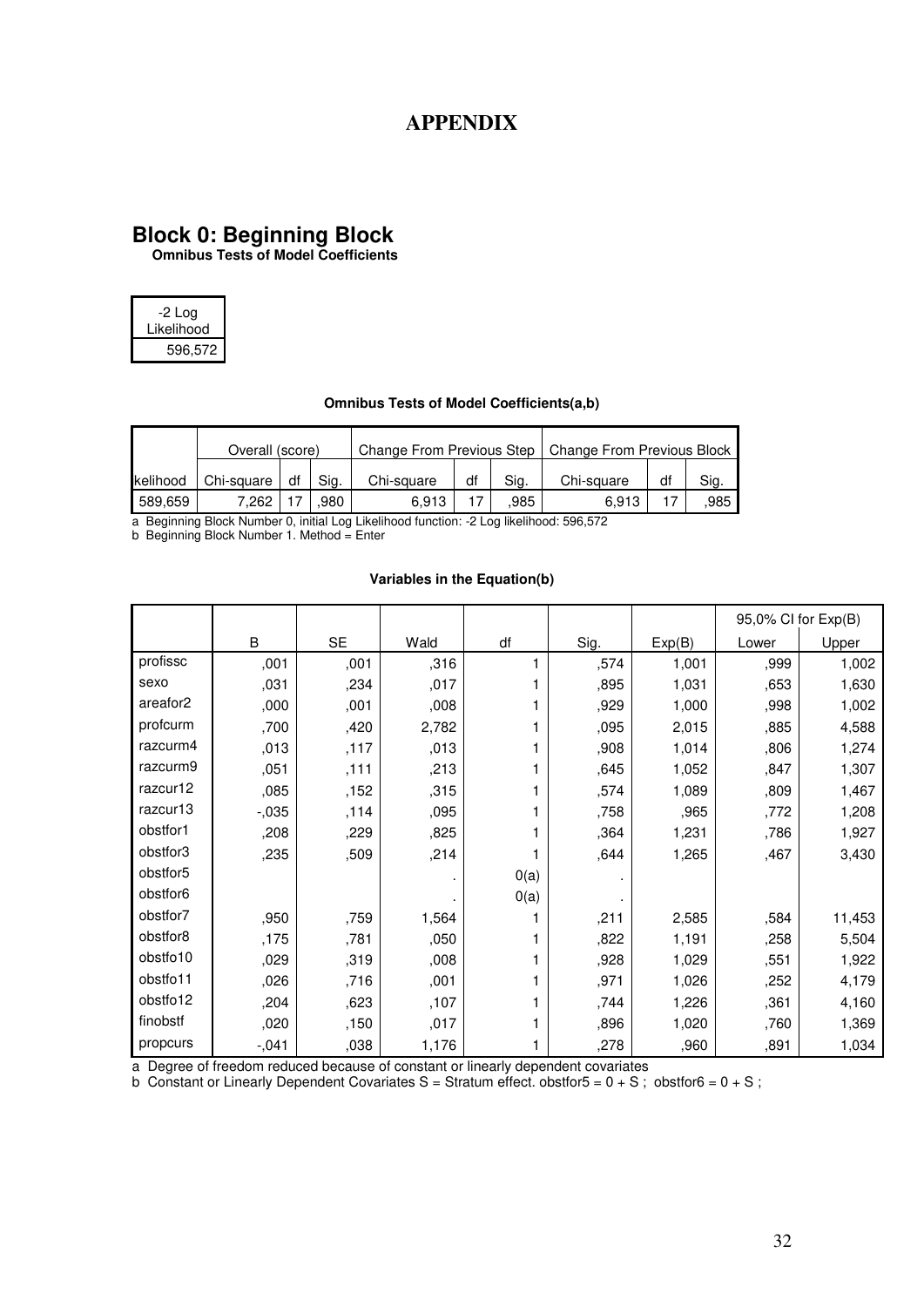#### BIBLIOGRAPHY

\* Ackers, L. *et alii* (2004), "The Participation of Women Researchers in the TMR Marie Curie Fellowships", Brussels, European Commission;

\* Alves, M. (2004) " A Inserção Profissional de Diplomados de Ensino Superior numa Perspectiva Educativa – o caso dos diplomados pela FCT ", PhD. dissertation, Monte da Caparica, Faculty of Sciences and Technology of the New University of Lisbon;

\* Amâncio, L. & Ávila, P. (1995)**,** "O Género e a Ciência" in J. Jesuíno (coord): *A Comunidade Científica Portuguesa nos finais do Século XX*. Lisboa: Celta Editora;

\* Amâncio, L. (2005), "Reflections on Science as a Gendered Endeavour: changes and continuities", Social Science Information, Vol. 44, No. 1, 65-83;

\* APEM - Associação Portuguesa de Estudos sobre as Mulheres-, (2001, 2002) *Ex-aequo*, nºs 5, 6, Oeiras, Celta Editora;

\* Chagas Lopes, M. (1999, coord.), *Práticas Laborais e Igualdade de Oportunidades – Banca, têxteis, vestuário e calçado*, CISEP/CESIS/CITE (org.), Lisbon, Ministério do Trabalho e da Solidariedade – Colecção "Estudos", nº12, (ISBN: 972-704-181-7) (139 p.);

\* Chagas Lopes, M. & Leão Fernandes, G. (2000), "Análise das Trajectórias Longitudinais dos Trabalhadores", in A. Castro *et alii*, *Mobilidade Sectorial, Profissional e Regional:Tendências Recentes e Perspectivas Futuras*, Lisbon, Observatório do Emprego e Formação Profissional;

\* Chagas Lopes, M. (2001, coord.), "Trajectórias Profissionais em Ciclo de Vida e Dinâmicas de Exclusão Social – uma abordagem em termos de género", STF Project PIHM/P/ECO/15101/1999;

\* Chagas Lopes, M. & Leão Fernandes, G. (2003), "Gender, Life Cycle Trajectories and their Determinants in the Portuguese Labour Market", in Pasero, U. (ed.), *Gender – from costs to benefits*, Wiesbaden, Opladen: Westdeutscher Verlag [ISBN: 3-531-14061-2];

\* Chagas Lopes, M. (2004, coord.), "Trajectórias Escolares, Inserção Profissional e Desigualdades Laborais: uma análise de género", STF Project PIHM/ECO/49741/2003 [http://www.fct.mces.pt/projectos/concursos/MSST\\_2003/;](http://www.fct.mces.pt/projectos/concursos/MSST_2003/)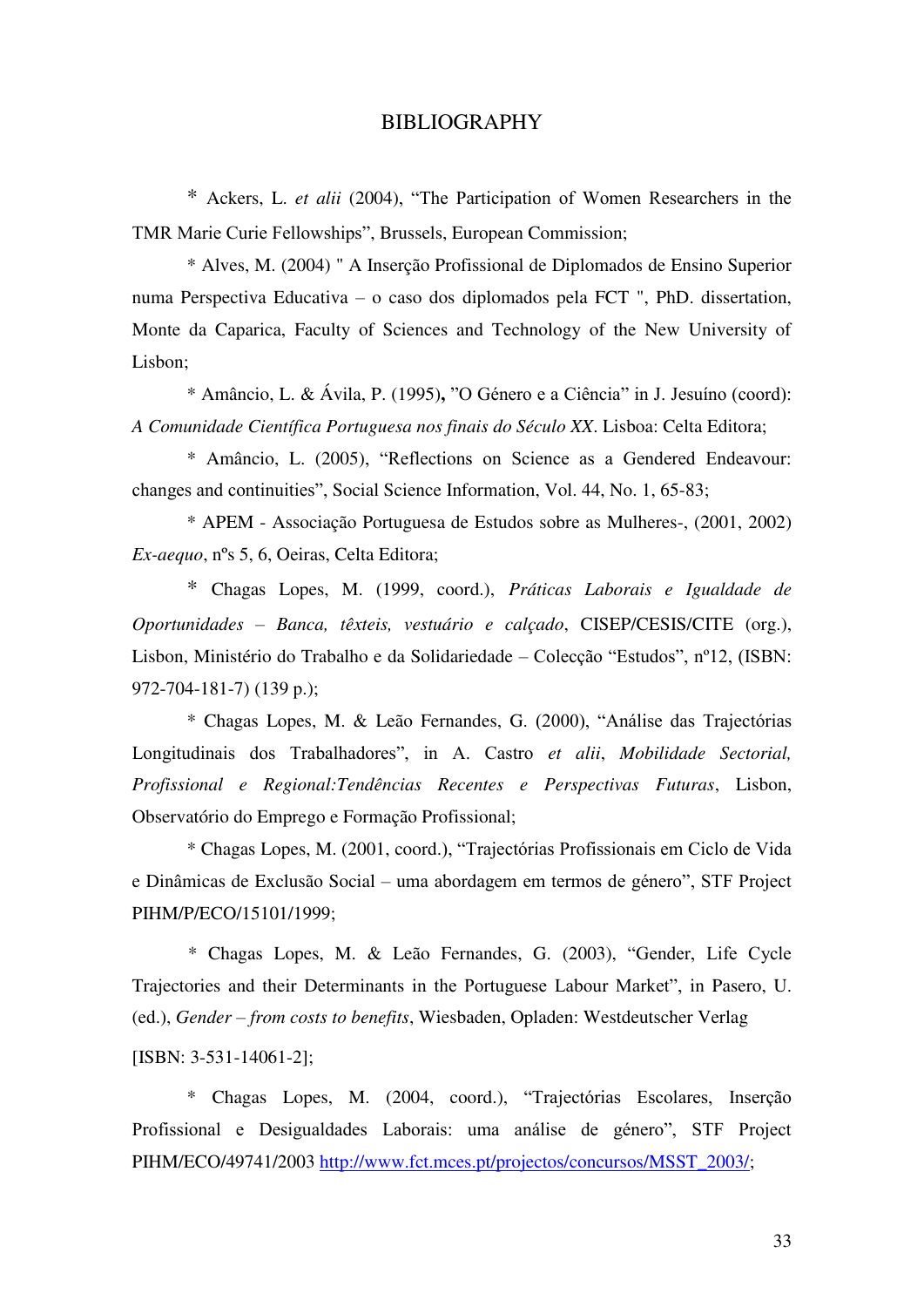\* Chagas Lopes, M. & Medeiros, J. (2004), *School failure and intergenerational "human capital" transmission in Portugal*, Paper presented at the European Conference on Educational Research, University of Crete, 22-25 September 2004, available on [http://www.leeds.ac.uk/educol/documents/00003679.htm;](http://www.leeds.ac.uk/educol/documents/00003679.htm)

\* Chagas Lopes, M., Medeiros, J. & Pinto, A. (2005), *Does school improve equity? Some key findings from Portuguese data,* Paper presented at the European Conference on Educational Research, University College Dublin, 7-10 September 2005, [http://brs.leeds.ac.uk/cgi-bin/brs\\_engine;](http://brs.leeds.ac.uk/cgi-bin/brs_engine)

\* Chagas Lopes, M. & Goulart, P. (2005), *Educação e Trabalho Infantil em Portugal*, SIETI/CISEP, Lisbon, Ministério do Trabalho e da Solidariedade Social (ISBN:972-732-970-5);

\* CLA (2004), "O Emprego Científico em Portugal: alguns factos", Conselho de Laboratórios Associados, in [http://www.labs.associados.org](http://www.labs.associados.org/) ;

\* EC (2006), *Science and Technology in Europe (1990-2004),* [http://epp.eurostat.ec.europa.eu](http://epp.eurostat.ec.europa.eu/)

\* EC (2003), *Women in Industrial Research: A wake up call for European Industry*, Directorate-General for Research, European Commission;

\* EC (2003), *Women in Industrial Research – Analysis of Statistical Data and Good Practices of Companies*, D. Meulders *et alii* (coord.), in<http://www.europa.eu.int/>

\*EUROSTAT (2003), *Sustainable Development Indicators*, in <http://epp.eurostat.ec.europa.eu/portal>;

\* EUROSTAT (2005), *Statistics on Science and Technology in Europe*, in <http://epp.eurostat.ec.europa.eu/portal>;

\*EUROSTAT (2005), *Structural Indicators – Education*, in <http://epp.eurostat.ec.europa.eu/portal>;

\* Falcão Casaca, S. (2002), "Women and Science: mobilising women in order to enrich European research", European Commission;

\* Falcão Casaca, S. (2005), Flexibilidades de Emprego, Novas Temporalidades de Trabalho e Relações de Género, PhD. Thesis, Lisbon, Institute for Economics and Management Administration (ISEG);

**\*** Ferreira, V. (1995), "Office Work, Gender and Technological Change: The Portuguese Case", in Wolfgang Littek and Tony Charles (eds.), in [www.lxxl.pt/babel/biblioteca/women.html](http://www.lxxl.pt/babel/biblioteca/women.html) ;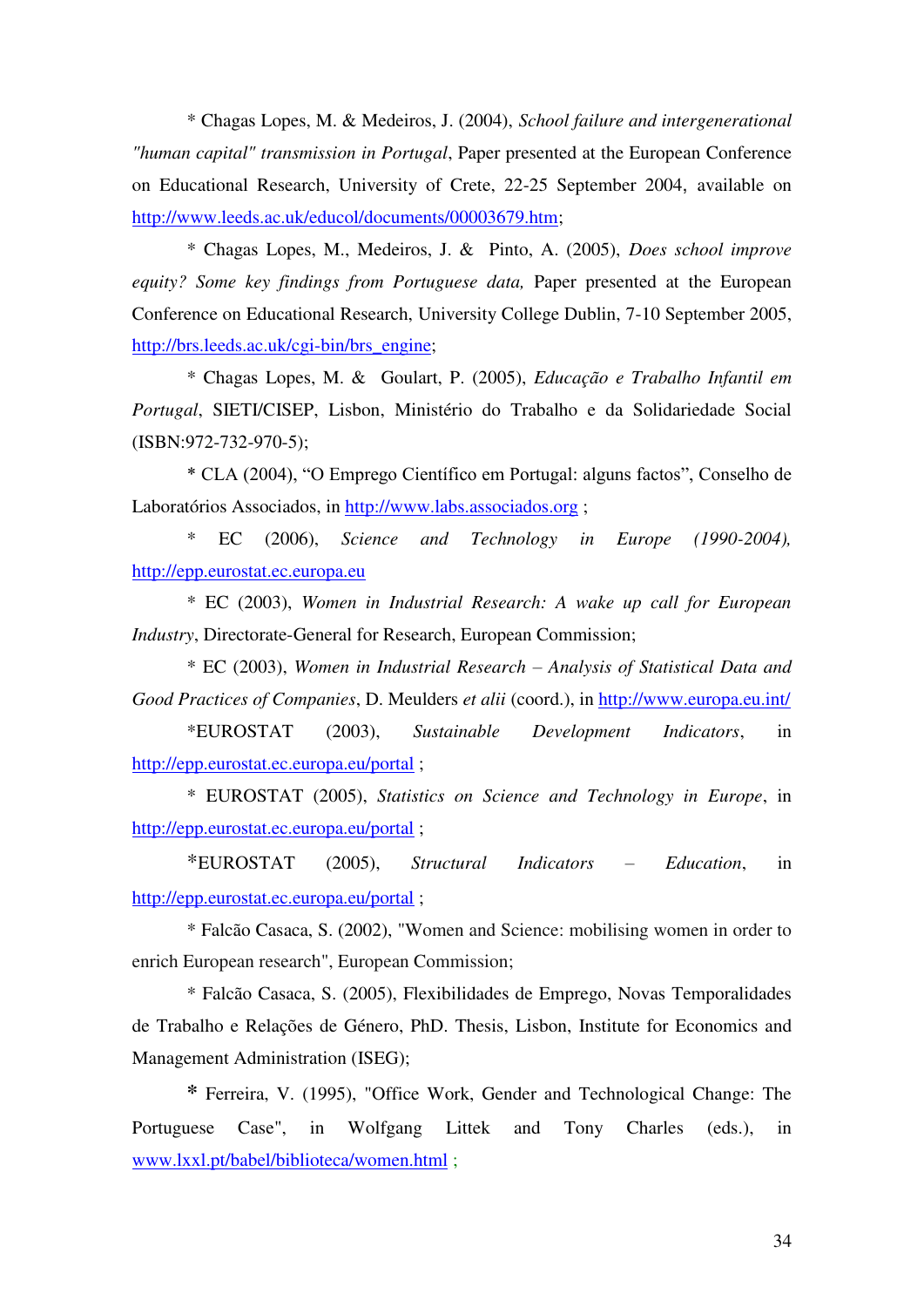\*GIASE (2006), "Recenseamento Escolar Anual 2004/2005 – Inquérito Preliminar", in <http://www.giase.min-edu.pt/>;

\* Gonzalez, P. et alii (2001), "Indicators on Gender Segregation", in Rubery, J., Fagan, C., Grimshaw, D., Figueiredo, H. & Smith, M. (eds.)*, Indicators on Gender Inequality in the European Employment Strategy*, EGGE – EC's Expert Group on Gender and Employment, European Work and Employment Research Centre, Manchester School of Management: UMIST, 34-70;

\* Götzfied, A. (2004), "Women, Science and Technology: Measuring recent progress towards gender equality", *Statistics in Focus*, nº 9/ 6;

\* INE (2006), *Perfil de Género*, <http://www.ine.pt/PI/genero/Principal.aspx> ;

\* Kachigan, S.K. (1986), *Statistical Analysis – An Interdisciplinary Introduction to Univariate & Multivariate Methods*, New York, Radius Press;

\* Laafia, I. & Larson, A. (2001), "Women in public research and higher education in. Europe", *Statistics in Focus*, Science and Technology, Theme 9 – 7**;**

\* Lawless, J.F. (1982), *Statistical Models and Methods for Lifetime Data,* New York, J. Wiley & Sons;

\* Machado, H. (coord., 2006), *Gender and Well-being: interaction between work, Family and Public Policies,* COST Action (34), Social Sciences and Humanities, in<http://www.ub.es/tig> ;

\* Mincer, J. (1974), *Schooling, Experience and Earnings*, New York, National Bureau of Economic Research;

\* OECD (2004), "Learning for Tomorrow's World: First Results from PISA 2003", in [http://pisa.oecd.org;](http://pisa.oecd.org/)

\* Perista, H. & Silva, A. (2004), *Science Careers in Portugal*, MOBISC, EURODOC, Brussels, European Community;

\* Reis, A. L. (2001), "Women and Science: Review of the Situation in Portugal", OCT National Report, Helsinki Group, Commission for the Equality of Women's Rights;

\* Thurn, N. *et alii* (2004), "Measuring and Rewarding Excellence of Academic Careers", CSLPE Working Paper no. 17, CSLPE, University of Leeds, <http://www.peripherie.ac.at/>;